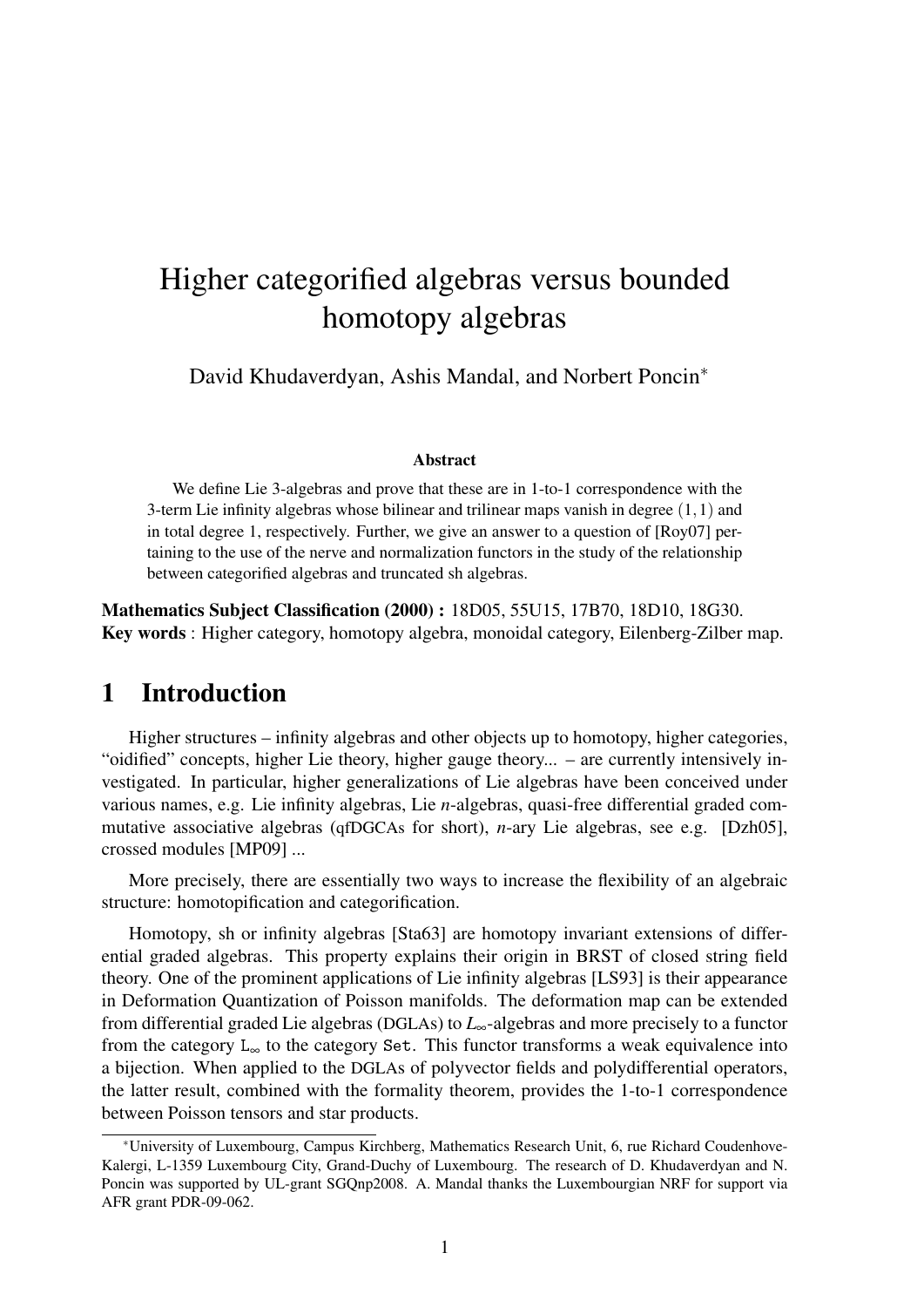On the other hand, categorification [CF94], [Cra95] is characterized by the replacement of sets (resp. maps, equations) by categories (resp. functors, natural isomorphisms). Rather than considering two maps as equal, one details a way of identifying them. Categorification is a sharpened viewpoint that leads to astonishing results in TFT, bosonic string theory... Categorified Lie algebras, i.e. Lie 2-algebras (alternatively, semistrict Lie 2-algebras) in the category theoretical sense, have been introduced by J. Baez and A. Crans [BC04]. Their generalization, weak Lie 2-algebras (alternatively, Lie 2-algebras), has been studied by D. Roytenberg [Roy07].

It has been shown in [BC04] that categorification and homotopification are tightly connected. To be exact, Lie 2-algebras and 2-term Lie infinity algebras form equivalent 2 categories. Due to this result, Lie *n*-algebras are often defined as sh Lie algebras concentrated in the first *n* degrees [Hen08]. However, this 'definition' is merely a terminological convention, see e.g. Definition 4 in [SS07b]. On the other hand, Lie infinity algebra structures on an N-graded vector space *V* are in 1-to-1 correspondence with square 0 degree -1 (with respect to the grading induced by *V*) coderivations of the free reduced graded commutative associative coalgebra  $S^{c}(sV)$ , where *s* denotes the suspension operator, see e.g. [SS07b] or [GK94]. In finite dimension, the latter result admits a variant based on qfDGCAs instead of coalgebras. Higher morphisms of free DGCAs have been investigated under the name of derivation homotopies in [SS07b]. Quite a number of examples can be found in [SS07a].

Besides the proof of the mentioned correspondence between Lie 2-algebras and 2-term Lie infinity algebras, the seminal work [BC04] provides a classification of all Lie infinity algebras, whose only nontrivial terms are those of degree 0 and  $n-1$ , by means of a Lie algebra, a representation and an  $(n + 1)$ -cohomology class; for a possible extension of this classification, see [Bae07].

In this paper, we give an explicit categorical definition of Lie 3-algebras and prove that these are in 1-to-1 correspondence with the 3-term Lie infinity algebras, whose bilinear and trilinear maps vanish in degree (1*,*1) and in total degree 1, respectively. Note that a '3-term' Lie infinity algebra implemented by a 4-cocycle [BC04] is an example of a Lie 3-algebra in the sense of the present work.

The correspondence between categorified and bounded homotopy algebras is expected to involve classical functors and chain maps, like e.g. the normalization and Dold-Kan functors, the (lax and oplax monoidal) Eilenberg-Zilber and Alexander-Whitney chain maps, the nerve functor... We show that the challenge ultimately resides in an incompatibility of the cartesian product of linear *n*-categories with the monoidal structure of this category, thus answering a question of [Roy07].

The paper is organized as follows. Section 2 contains all relevant higher categorical definitions. In Section 3, we define Lie 3-algebras. The fourth section contains the proof of the mentioned 1-to-1 correspondence between categorified algebras and truncated sh algebras – the main result of this paper. A specific aspect of the monoidal structure of the category of linear *n*-categories is highlighted in Section 5. In the last section, we show that this feature is an obstruction to the use of the Eilenberg-Zilber map in the proof of the correspondence "bracket functor – chain map".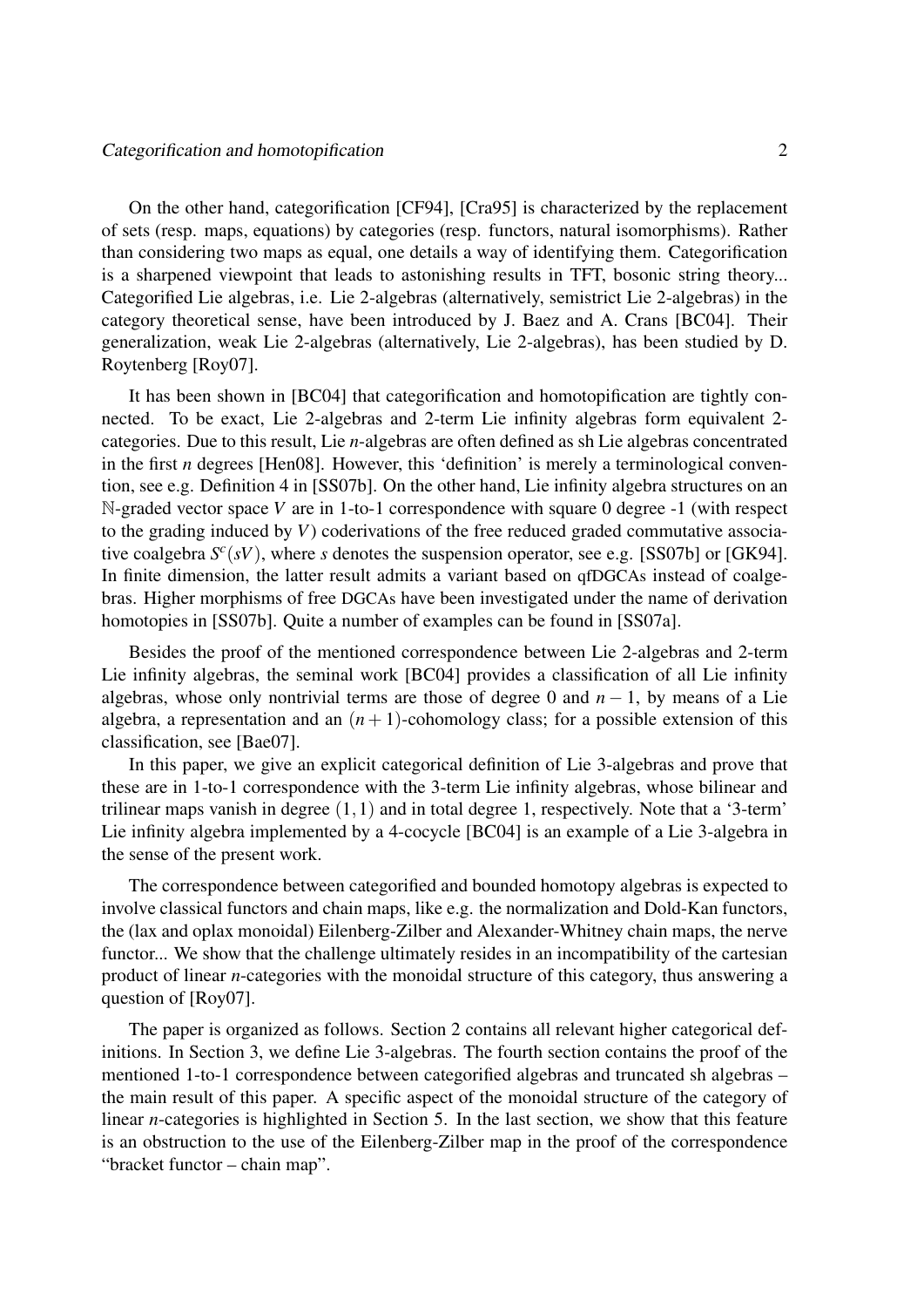## 2 Higher linear categories and bounded chain complexes of vector spaces

Let us emphasize that notation and terminology used in the present work originate in [BC04], [Roy07], as well as in [Lei04]. For instance, a linear *n*-category will be an (a strict) *n*category [Lei04] in Vect. Categories in Vect have been considered in [BC04] and also called internal categories or 2-vector spaces. In [BC04], see Sections 2 and 3, the corresponding morphisms (resp. 2-morphisms) are termed as linear functors (resp. linear natural transformations), and the resulting 2-category is denoted by VectCat and also by 2Vect. Therefore, the  $(n+1)$ -category made up by linear *n*-categories (*n*-categories in Vect or  $(n+1)$ -vector spaces), linear *n*-functors... will be denoted by Vect *n*-Cat or  $(n + 1)$ Vect.

The following result is known. We briefly explain it here as its proof and the involved concepts are important for an easy reading of this paper.

Proposition 1. *The categories* Vect *n-*Cat *of linear n-categories and linear n-functors and* C *n*+1 (Vect) *of* (*n* + 1)*-term chain complexes of vector spaces and linear chain maps are equivalent.*

We first recall some definitions.

**Definition 1.** An **n-globular vector space**  $L, n \in \mathbb{N}$ , is a sequence

$$
L_n \stackrel{s,t}{\Longrightarrow} L_{n-1} \stackrel{s,t}{\Longrightarrow} \dots \stackrel{s,t}{\Longrightarrow} L_0 \stackrel{\Longrightarrow}{\Longrightarrow} 0,
$$
\n(1)

*of vector spaces L<sup>m</sup> and linear maps s,t such that*

$$
s(s(a)) = s(t(a)) \text{ and } t(s(a)) = t(t(a)),
$$
\n(2)

*for any*  $a \in L_m$ ,  $m \in \{1, \ldots, n\}$ *. The maps s,t are called* **source map** *and* **target map**, *respectively, and any element of L<sup>m</sup> is an* m-cell*.*

By higher category we mean in this text a strict higher category. Roughly, a linear *n*category,  $n \in \mathbb{N}$ , is an *n*-globular vector space endowed with compositions of *m*-cells,  $0 <$  $m \le n$ , along a *p*-cell,  $0 \le p \le m$ , and an identity associated to any *m*-cell,  $0 \le m \le n$ . Two *m*-cells  $(a,b) \in L_m \times L_m$  are composable along a *p*-cell, if  $t^{m-p}(a) = s^{m-p}(b)$ . The composite *m*-cell will be denoted by  $a \circ_p b$  (the cell that 'acts' first is written on the left) and the vector subspace of  $L_m \times L_m$  made up by the pairs of *m*-cells that can be composed along a *p*-cell will be denoted by  $L_m \times_{L_p} L_m$ . The following figure schematizes the composition of two 3-cells along a 0-, a 1-, and a 2-cell.

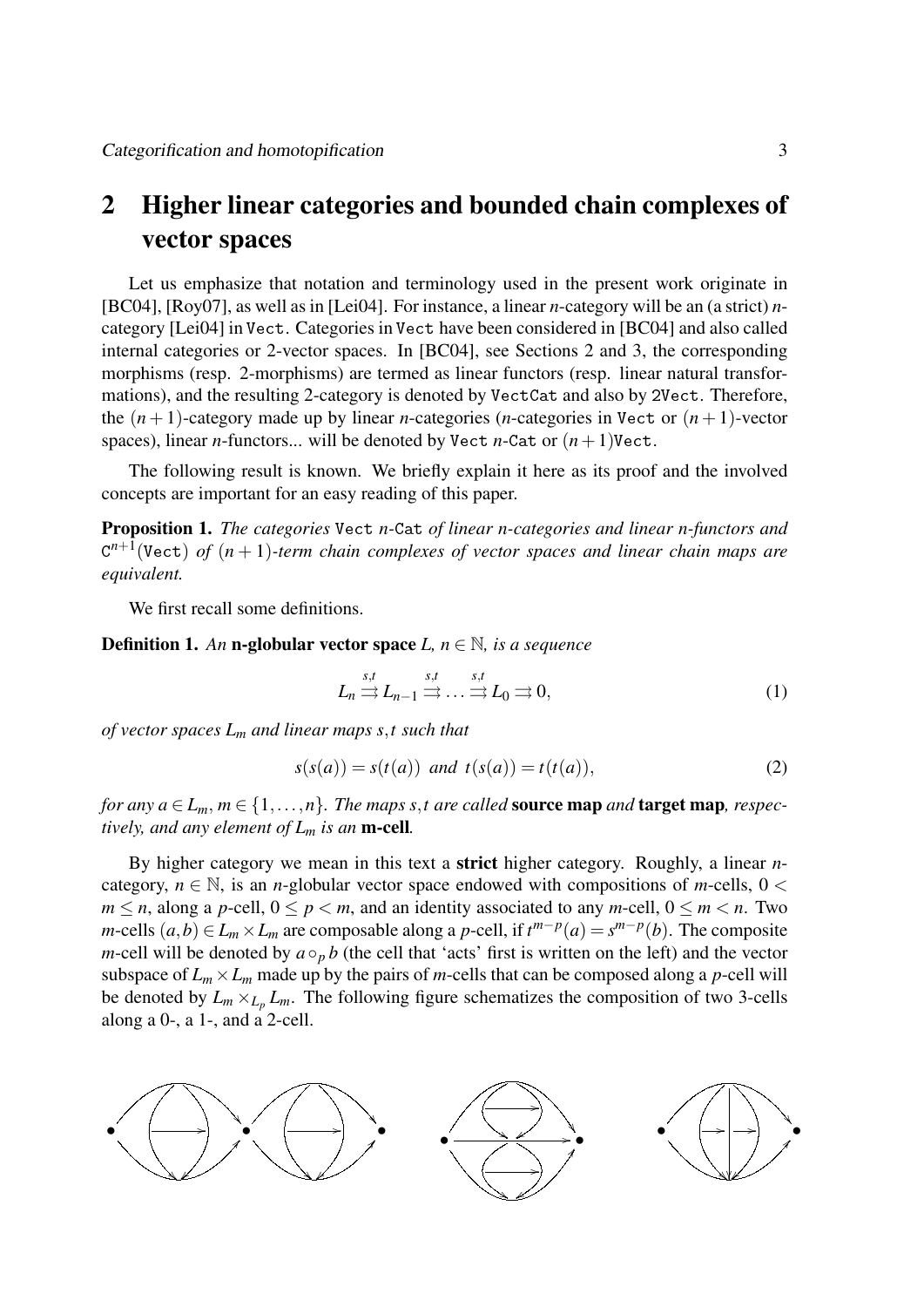Definition 2. *A* linear n-category*, n ∈* N*, is an n-globular vector space L (with source and target maps s,t) together with, for any*  $m \in \{1, \ldots, n\}$  *and any*  $p \in \{0, \ldots, m-1\}$ *, a linear* composition map  $\circ_p: L_m\times_{L_p}L_m\to L_m$  and, for any  $m\in\{0,\ldots,n-1\},$  a linear identity map  $1: L_m \to L_{m+1}$ , such that the properties

• *for*  $(a,b) \in L_m \times L_p L_m$ ,

if 
$$
p = m - 1
$$
, then  $s(a \circ_p b) = s(a)$  and  $t(a \circ_p b) = t(b)$ ,  
if  $p \le m - 2$ , then  $s(a \circ_p b) = s(a) \circ_p s(b)$  and  $t(a \circ_p b) = t(a) \circ_p t(b)$ ,

$$
s(1_a) = t(1_a) = a,
$$

• *for any*  $(a,b),(b,c) \in L_m \times_{L_p} L_m$ *,* 

$$
(a\circ_p b)\circ_p c = a\circ_p (b\circ_p c),
$$

$$
\bullet
$$

*•*

$$
1_{s^{m-p}a}^{m-p} \circ_{p} a = a \circ_{p} 1_{t^{m-p}a}^{m-p} = a
$$

*are verified, as well as the compatibility conditions*

- for  $q < p$ ,  $(a,b)$ ,  $(c,d) \in L_m \times_{L_p} L_m$  and  $(a,c)$ ,  $(b,d) \in L_m \times_{L_q} L_m$ ,  $(a \circ_p b) \circ_q (c \circ_p d) = (a \circ_q c) \circ_p (b \circ_q d)$
- *for*  $m < n$  *and*  $(a,b) \in L_m \times_{L_p} L_m$ ,

$$
1_{a\circ_pb}=1_a\circ_p1_b.
$$

The morphisms between two linear *n*-categories are the linear *n*-functors.

**Definition 3.** A linear n-functor  $F: L \to L'$  between two linear n-categories is made up by *linear maps*  $F: L_m \to L'_m$ ,  $m \in \{0, \ldots, n\}$ , such that the categorical structure – source and *target maps, composition maps, identity maps – is respected.*

Linear *n*-categories and linear *n*-functors form a category Vect *n*-Cat, see Proposition 1. To disambiguate this proposition, let us specify that the objects of  $C^{n+1}$  (Vect) are the complexes whose underlying vector space  $V = \bigoplus_{i=0}^{n} V_i$  is made up by  $n+1$  terms  $V_i$ .

The proof of Proposition 1 is based upon the following result.

Proposition 2. *Let L be any n-globular vector space with linear identity maps. If s<sup>m</sup> denotes the restriction of the source map to*  $L_m$ *, the vector spaces*  $L_m$  *and*  $L'_m := \bigoplus_{i=0}^m V_i$ *,*  $V_i := \text{ker } s_i$ *,*  $m \in \{0, \ldots, n\}$ , are isomorphic. Further, the n-globular vector space with identities can be *completed in a unique way by linear composition maps so to form a linear n-category. If we identify L<sup>m</sup> with L′ <sup>m</sup>, this unique linear n-categorical structure reads*

$$
s(v_0, \dots, v_m) = (v_0, \dots, v_{m-1}),
$$
\n(3)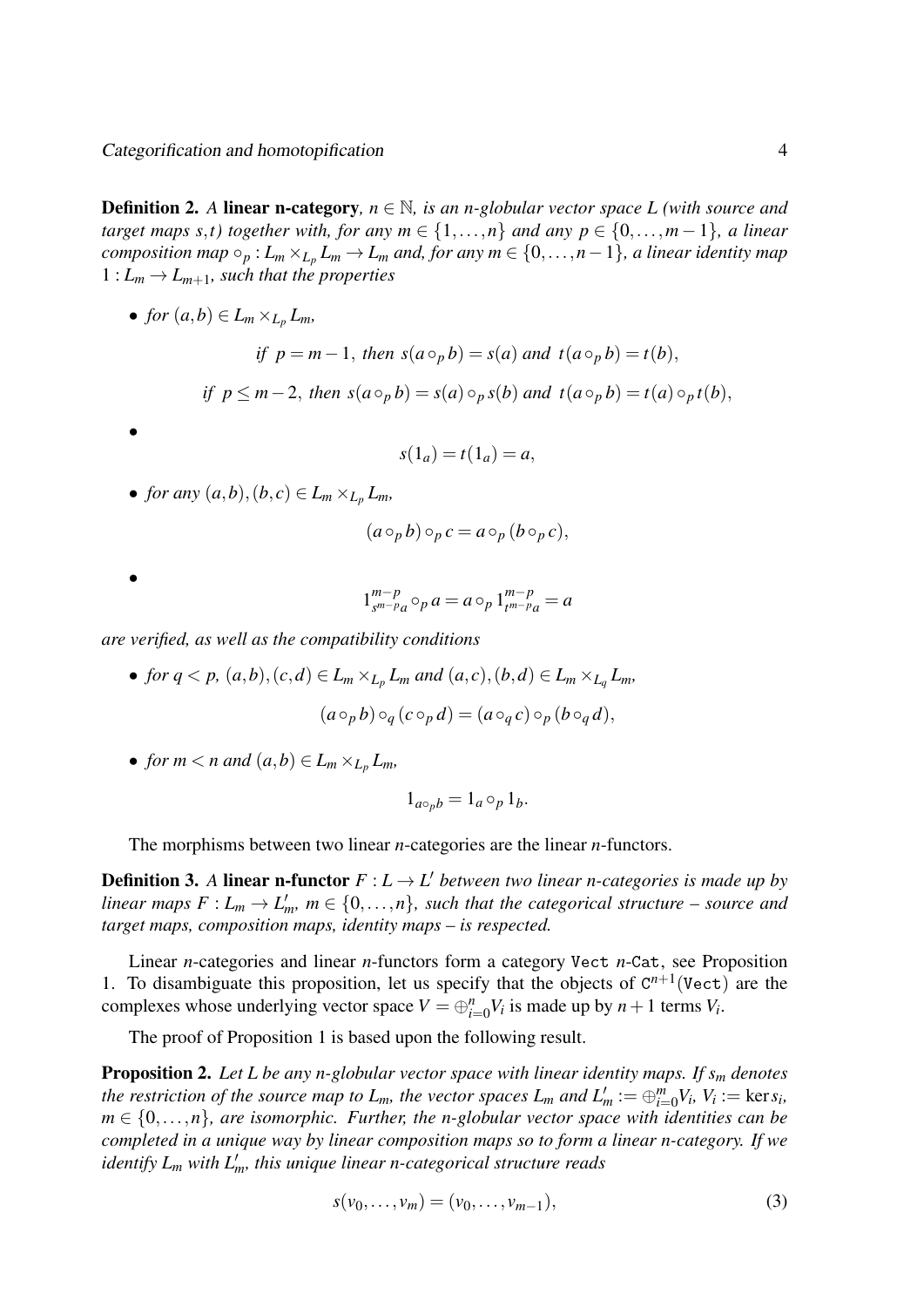Categorification and homotopification 5

$$
t(v_0, \dots, v_m) = (v_0, \dots, v_{m-1} + tv_m),
$$
\n(4)

$$
1_{(v_0,\ldots,v_m)}=(v_0,\ldots,v_m,0),
$$
\n(5)

$$
(\nu_0, \dots, \nu_m) \circ_p (\nu'_0, \dots, \nu'_m) = (\nu_0, \dots, \nu_p, \nu_{p+1} + \nu'_{p+1}, \dots, \nu_m + \nu'_m),
$$
 (6)

*where the two m-cells in Equation (6) are assumed to be composable along a p-cell.*

*Proof.* As for the first part of this proposition, if  $m = 2$  e.g., it suffices to observe that the linear maps

$$
\alpha_L: L_2' = V_0 \oplus V_1 \oplus V_2 \ni (v_0, v_1, v_2) \mapsto 1_{v_0}^2 + 1_{v_1} + v_2 \in L_2
$$

and

$$
\beta_L: L_2 \ni a \mapsto (s^2 a, s(a-1_{s^2 a}^2), a-1_{s(a-1_{s^2 a}^2)} - 1_{s^2 a}^2) \in V_0 \oplus V_1 \oplus V_2 = L'_2
$$

are inverses of each other. For arbitrary  $m \in \{0, \ldots, n\}$  and  $a \in L_m$ , we set

$$
\beta_L a = \left(s^m a, \ldots, s^{m-i} (a - \sum_{j=0}^{i-1} 1^{m-j}_{p_j \beta_L a}), \ldots, a - \sum_{j=0}^{m-1} 1^{m-j}_{p_j \beta_L a}\right) \in V_0 \oplus \ldots \oplus V_i \oplus \ldots \oplus V_m = L'_m,
$$

where  $p_j$  denotes the projection  $p_j: L'_m \to V_j$  and where the components must be computed from left to right.

For the second claim, note that when reading the source, target and identity maps through the detailed isomorphism, we get  $s(v_0, \ldots, v_m) = (v_0, \ldots, v_{m-1}), t(v_0, \ldots, v_m) =$  $(v_0, \ldots, v_{m-1} + tv_m)$ , and  $1_{(v_0, \ldots, v_m)} = (v_0, \ldots, v_m, 0)$ . Eventually, set  $v = (v_0, \ldots, v_m)$  and let  $(v, w)$  and  $(v', w')$  be two pairs of *m*-cells that are composable along a *p*-cell. The composability condition, say for  $(v, w)$ , reads

$$
(w_0, \ldots, w_p) = (v_0, \ldots, v_{p-1}, v_p + t v_{p+1}).
$$

It follows from the linearity of  $\circ_p: L_m \times_{L_p} L_m \to L_m$  that  $(v + v') \circ_p (w + w') = (v \circ_p w) +$  $(v' \circ_p w')$ . When taking  $w = 1^{m-p}_{m-p}$  $t^{m-p}$ <sub>*n*</sub></sub> and  $v' = 1^{m-p}_{s^{m-p}}$ *s <sup>m</sup>−pw′* , we find

$$
(v_0 + w'_0, \dots, v_p + w'_p, v_{p+1}, \dots, v_m) \circ_p (v_0 + w'_0, \dots, v_p + w'_p + tv_{p+1}, w'_{p+1}, \dots, w'_m)
$$
  
=  $(v_0 + w'_0, \dots, v_m + w'_m),$ 

so that  $\circ_p$  is necessarily the composition given by Equation (6). It is easily seen that, conversely, Equations  $(3) - (6)$  define a linear *n*-categorical structure.  $\Box$ 

 $Proof$  of Proposition 1. We define functors  $\mathfrak{N} \colon$  Vect  $n\text{-}\text{\rm Cat} \to \text{\rm C}^{n+1}$  (Vect) and  $\mathfrak{G}:\text{\rm C}^{n+1}$  (Vect) *→* Vect *n*-Cat that are inverses up to natural isomorphisms.

If we start from a linear *n*-category *L*, so in particular from an *n*-globular vector space *L*, we define an  $(n+1)$ -term chain complex  $\mathfrak{N}(L)$  by setting  $V_m = \text{ker } s_m \subset L_m$  and  $d_m = t_m|_{V_m}$ :  $V_m \rightarrow V_{m-1}$ . In view of the globular space conditions (2), the target space of  $d_m$  is actually *V*<sup>*m*</sup>−1 and we have  $d_{m-1}d_m v_m = 0$ .

Moreover, if  $F: L \to L'$  denotes a linear *n*-functor, the value  $\mathfrak{N}(F): V \to V'$  is defined on  $V_m \subset L_m$  by  $\mathfrak{N}(F)_m = F_m|_{V_m} : V_m \to V'_m$ . It is obvious that  $\mathfrak{N}(F)$  is a linear chain map.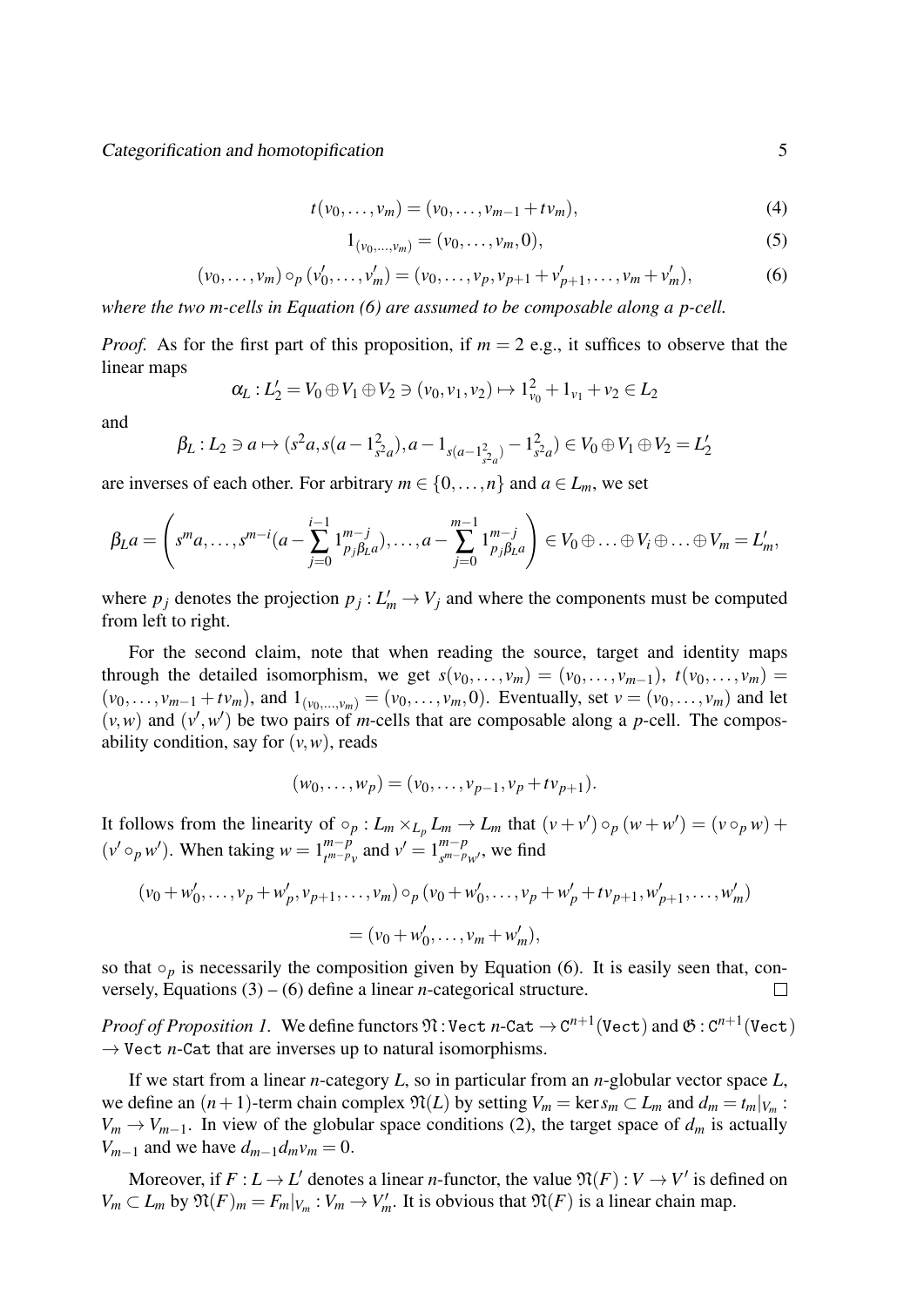It is obvious that  $\mathfrak N$  respects the categorical structures of Vect *n*-Cat and  $C^{n+1}$  (Vect).

As for the second functor  $\mathfrak{G}$ , if  $(V, d)$ ,  $V = \bigoplus_{i=0}^{n} V_i$ , is an  $(n + 1)$ -term chain complex of vector spaces, we define a linear *n*-category  $\mathfrak{G}(V) = L$ ,  $L_m = \bigoplus_{i=0}^m V_i$ , as in Proposition 2: the source, target, identity and composition maps are defined by Equations  $(3) - (6)$ , except that  $t v_m$  in the RHS of Equation (4) is replaced by  $d v_m$ .

The definition of  $\mathfrak G$  on a linear chain map  $\phi : V \to V'$  leads to a linear *n*-functor  $\mathfrak G(\phi)$ :  $L \rightarrow L'$ , which is defined on  $L_m = \bigoplus_{i=0}^m V_i$  by  $\mathfrak{G}(\phi)_m = \bigoplus_{i=0}^m \phi_i$ . Indeed, it is readily checked that  $\mathfrak{G}(\phi)$  respects the linear *n*-categorical structures of *L* and *L'*.

Furthermore,  $\mathfrak G$  respects the categorical structures of  $C^{n+1}$  (Vect) and Vect *n*-Cat.

Eventually, there exist natural isomorphisms  $\alpha : \mathfrak{N} \mathfrak{G} \Rightarrow \mathrm{id}$  and  $\gamma : \mathfrak{GN} \Rightarrow \mathrm{id}$ .

To define a natural transformation  $\alpha : \mathfrak{NS} \Rightarrow id$ , note that  $L' = (\mathfrak{NS})(L)$  is the linear *n*-category made up by the vector spaces  $L'_m = \bigoplus_{i=0}^m V_i$ ,  $V_i = \text{ker } s_i$ , as well as by the source, target, identities and compositions defined from  $V = \mathfrak{N}(L)$  as in the above definition of  $\mathfrak{G}(V)$ , i.e. as in Proposition 2. It follows that  $\alpha_L : L' \to L$ , defined by  $\alpha_L : L'_m \ni (v_0, \ldots, v_m) \mapsto$  $1_{v_0}^m + \ldots + 1_{v_{m-1}} + v_m \in L_m$ ,  $m \in \{0, \ldots, n\}$ , which pulls the linear *n*-categorical structure back from *L* to *L'*, see Proposition 2, is an invertible linear *n*-functor. Moreover  $\alpha$  is natural in *L*.

It suffices now to observe that the composite  $\mathfrak{GN}$  is the identity functor.  $\Box$ 

Next we further investigate the category Vect *n*-Cat.

#### Proposition 3. *The category* Vect *n-*Cat *admits finite products.*

Let *L* and *L'* be two linear *n*-categories. The product linear *n*-category  $L \times L'$  is defined by  $(L \times L')_m = L_m \times L'_m$ ,  $S_m = s_m \times s'_m$ ,  $T_m = t_m \times t'_m$ ,  $I_m = 1_m \times 1'_m$ , and  $\bigcirc_p = \circ_p \times \circ'_p$ . The compositions  $\bigcirc$ <sub>*p*</sub> coincide with the unique compositions that complete the *n*-globular vector space with identities, thus providing a linear *n*-category. It is straightforwardly checked that the product of linear *n*-categories verifies the universal property for binary products.

Proposition 4. *The category* Vect 2*-*Cat *admits a 3-categorical structure. More precisely, its 2-cells are the linear natural 2-transformations and its 3-cells are the linear 2-modifications.*

This proposition is the linear version (with similar proof) of the well-known result that the category 2-Cat is a 3-category with 2-categories as 0-cells, 2-functors as 1-cells, natural 2-transformations as 2-cells, and 2-modifications as 3-cells. The definitions of *n*-categories and 2-functors are similar to those given above in the linear context (but they are formulated without the use of set theoretical concepts). As for (linear) natural 2-transformations and (linear) 2-modifications, let us recall their definition in the linear setting:

**Definition 4.** *A* **linear natural 2-transformation**  $θ$  :  $F$   $\Rightarrow$  *G* between two linear 2-functors  $F,G:\mathscr{C}\to\mathscr{D}$ , between the same two linear 2-categories, assigns to any  $a\in\mathscr{C}_0$  *a unique*  $\theta_a: F(a) \to G(a)$  *in*  $\mathcal{D}_1$ *, linear with respect to a and such that for any*  $\alpha: f \Rightarrow g$  *in*  $\mathcal{C}_2$ *,*  $f, g: a \rightarrow b$  *in*  $\mathcal{C}_1$ *, we have* 

$$
F(\alpha) \circ_0 1_{\theta_b} = 1_{\theta_a} \circ_0 G(\alpha) . \tag{7}
$$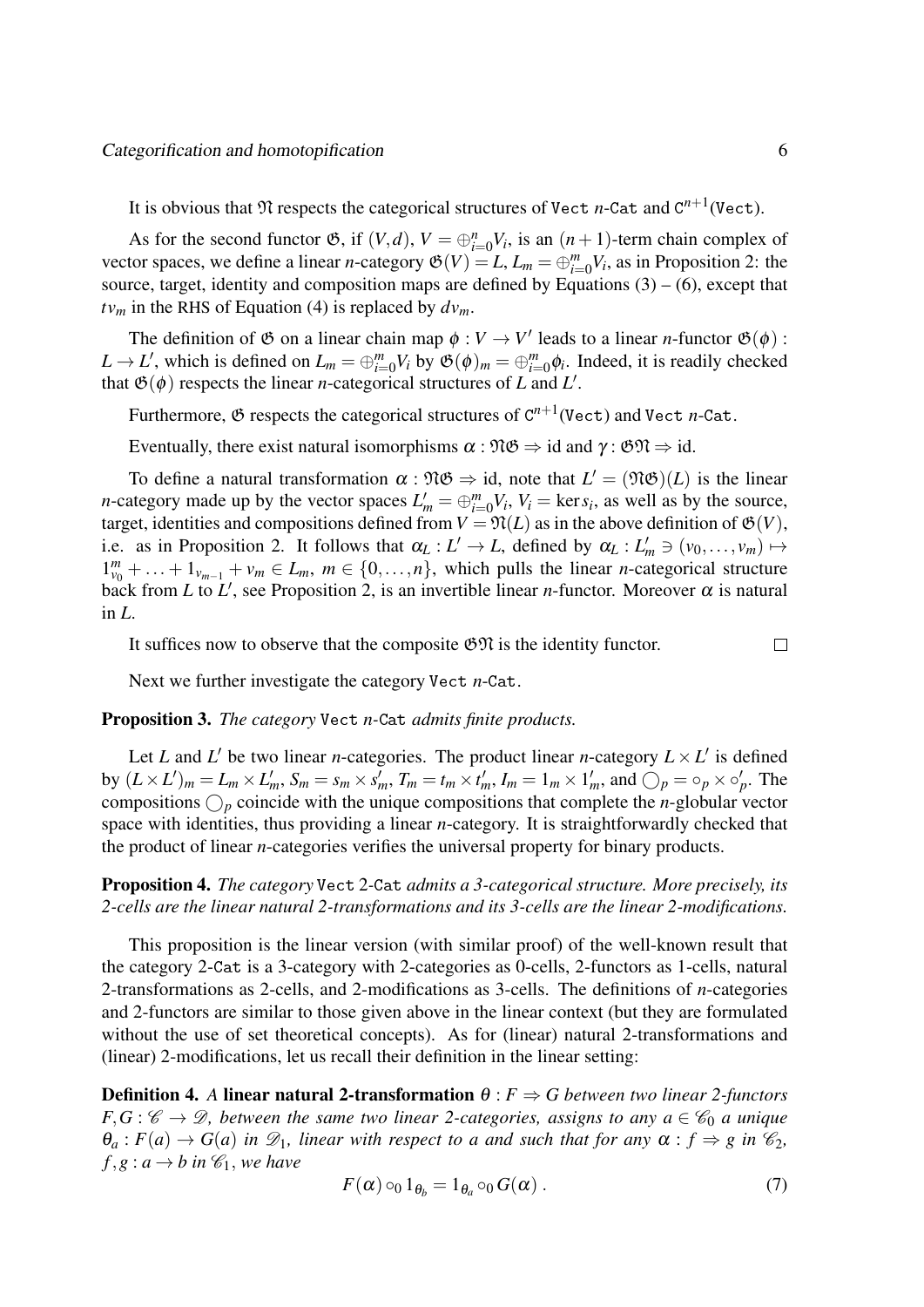If  $\mathcal{C} = L \times L$  is a product linear 2-category, the last condition reads

$$
F(\pmb\alpha,\pmb\beta)\circ_01_{\theta_{t^2\pmb\alpha,t^2\pmb\beta}}=1_{\theta_{s^2\pmb\alpha,s^2\pmb\beta}}\circ_0G(\pmb\alpha,\pmb\beta),
$$

for all  $(\alpha, \beta) \in L_2 \times L_2$ . As functors respect composition, i.e. as

$$
F(\alpha, \beta) = F(\alpha \circ_0 1_{t^2 \alpha}^2, 1_{s^2 \beta}^2 \circ_0 \beta) = F(\alpha, 1_{s^2 \beta}^2) \circ_0 F(1_{t^2 \alpha}^2, \beta),
$$

this naturality condition is verified if and only if it holds true in case all but one of the 2 cells are identities  $1^2$ , i.e. if and only if the transformation is natural with respect to all its arguments separately.

**Definition 5.** Let  $\mathscr{C}, \mathscr{D}$  be two linear 2-categories. A linear 2-modification  $\mu : \eta \Rightarrow \varepsilon$  be*tween two linear natural 2-transformations*  $\eta$ ,  $\varepsilon$  :  $F \Rightarrow G$ , between the same two linear 2*functors*  $F, G: \mathscr{C} \to \mathscr{D}$ , assigns to any object  $a \in \mathscr{C}_0$  *a unique*  $\mu_a: \eta_a \Rightarrow \varepsilon_a$  *in*  $\mathscr{D}_2$ , *which is linear with respect to a and such that, for any*  $\alpha$  :  $f \Rightarrow g$  *in*  $\mathcal{C}_2$ *, f,g* :  $a \rightarrow b$  *in*  $\mathcal{C}_1$ *, we have* 

$$
F(\alpha) \circ_0 \mu_b = \mu_a \circ_0 G(\alpha). \tag{8}
$$

If  $\mathcal{C} = L \times L$  is a product linear 2-category, it suffices again that the preceding modification property be satisfied for tuples  $(\alpha, \beta)$ , in which all but one 2-cells are identities  $1^2$ . The explanation is the same as for natural transformations.

Beyond linear 2-functors, linear natural 2-transformations, and linear 2-modifications, we use below multilinear cells. Bilinear cells e.g., are cells on a product linear 2-category, with linearity replaced by bilinearity. For instance,

**Definition 6.** Let L, L', and L'' be linear 2-categories. A bilinear 2-functor  $F: L \times L' \to L''$ *is a* 2*-functor such that*  $F: L_m \times L'_m \to L''_m$  *is bilinear for all*  $m \in \{0, 1, 2\}$ *.* 

Similarly,

Definition 7. *Let L, L′ , and L′′ be linear* 2*-categories. A* bilinear natural 2-transformation  $\theta$  :  $F \Rightarrow G$  between two bilinear 2-functors  $F, G$  :  $L \times L' \rightarrow L''$ , assigns to any  $(a,b) \in L_0 \times L'_0$ a unique  $\theta_{(a,b)}$  :  $F(a,b)\to G(a,b)$  in  $L''_1$ , which is bilinear with respect to  $(a,b)$  and such that for any  $(\alpha, \beta) : (f,h) \Rightarrow (g,k)$  in  $L_2 \times L'_2$ ,  $(f,h), (g,k) : (a,b) \rightarrow (c,d)$  in  $L_1 \times L'_1$ , we have

$$
F(\alpha, \beta) \circ_0 1_{\theta_{(c,d)}} = 1_{\theta_{(a,b)}} \circ_0 G(\alpha, \beta).
$$
 (9)

## 3 Homotopy Lie algebras and categorified Lie algebras

We now recall the definition of a Lie infinity (strongly homotopy Lie, sh Lie, *L*∞*−*) algebra and specify it in the case of a 3-term Lie infinity algebra.

**Definition 8.** A Lie infinity algebra *is an* N-graded vector space  $V = \bigoplus_{i \in \mathbb{N}} V_i$  together with *a family* (*ℓi*)*i∈*N*<sup>∗</sup> of graded antisymmetric i-linear weight i −* 2 *maps on V , which verify the sequence of conditions*

$$
\sum_{i+j=n+1} \sum_{(i,n-i)-shuffles \sigma} \chi(\sigma) (-1)^{i(j-1)} \ell_j(\ell_i(a_{\sigma_1},\ldots,a_{\sigma_i}),a_{\sigma_{i+1}},\ldots,a_{\sigma_n}) = 0, \qquad (10)
$$

*where*  $n \in \{1, 2, \ldots\}$ *, where*  $\chi(\sigma)$  *is the product of the signature of*  $\sigma$  *and the Koszul sign defined by*  $\sigma$  *and the homogeneous arguments*  $a_1, \ldots, a_n \in V$ .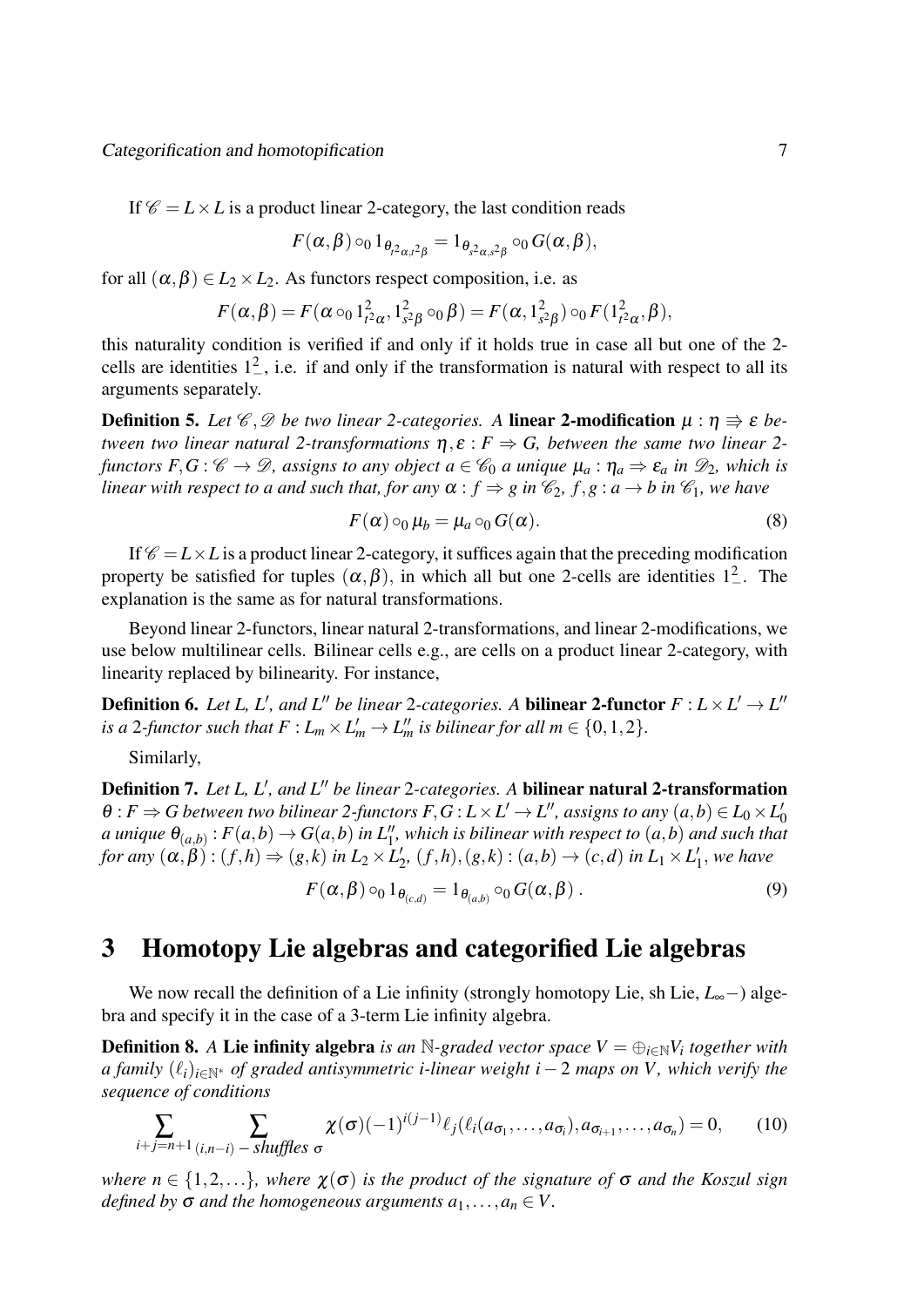For  $n = 1$ , the *L*<sub>∞</sub>-condition (10) reads  $\ell_1^2 = 0$  and, for  $n = 2$ , it means that  $\ell_1$  is a graded derivation of  $\ell_2$ , or, equivalently, that  $\ell_2$  is a chain map from  $(V \otimes V, \ell_1 \otimes id + id \otimes \ell_1)$  to  $(V, \ell_1)$ .

In particular,

**Definition 9.** A 3-term Lie infinity algebra *is a 3-term graded vector space*  $V = V_0 \oplus V_1 \oplus V_2$ *endowed with graded antisymmetric p-linear maps*  $\ell_p$  *of weight p* − 2*,* 

$$
\ell_1: V_i \to V_{i-1} \qquad (1 \le i \le 2),\n\ell_2: V_i \times V_j \to V_{i+j} \qquad (0 \le i+j \le 2),\n\ell_3: V_i \times V_j \times V_k \to V_{i+j+k+1} \qquad (0 \le i+j+k \le 1),\n\ell_4: V_0 \times V_0 \times V_0 \times V_0 \to V_2
$$
\n(11)

*(all structure maps*  $\ell_p$ ,  $p > 4$ , necessarily vanish), which satisfy L<sub>∞</sub>-condition (10) (that is *trivial for all*  $n > 5$ *).* 

In this 3-term situation, each *L*∞-condition splits into a finite number of equations determined by the various combinations of argument degrees, see below.

On the other hand, we have the

Definition 10. *A* Lie 3-algebra *is a* linear 2-category *L endowed with a* bracket*, i.e. an antisymmetric bilinear 2-functor*  $[-,-]: L \times L \rightarrow L$ , which verifies the Jacobi identity up to *a* Jacobiator*, i.e. a skew-symmetric trilinear natural 2-transformation*

$$
J_{xyz} : [[x, y], z] \to [[x, z], y] + [x, [y, z]], \qquad (12)
$$

 $x, y, z \in L_0$ , which in turn satisfies the Baez-Crans Jacobiator identity up to an **Identiator**, i.e. *a skew-symmetric quadrilinear 2-modification*

$$
\mu_{xyzu} : [J_{x,y,z}, 1_u] \circ_0 (J_{[x,z],y,u} + J_{x,[y,z],u}) \circ_0 ([J_{xzu}, 1_y] + 1) \circ_0 ([1_x, J_{yzu}] + 1)
$$
  
\n
$$
\Rightarrow J_{[x,y],z,u} \circ_0 ([J_{xyu}, 1_z] + 1) \circ_0 (J_{x,[y,u],z} + J_{[x,u],y,z} + J_{x,y,[z,u]}),
$$
\n(13)

 $x, y, z, u \in L_0$ *, required to verify the* coherence law

$$
\alpha_1 + \alpha_4^{-1} = \alpha_3 + \alpha_2^{-1}, \tag{14}
$$

*where*  $α<sub>1</sub> − α<sub>4</sub>$  *are explicitly given in Definitions 12 – 15 and where superscript –1 denotes the inverse for composition along a 1-cell.*

Just as the *Jacobiator* is a natural transformation between the two sides of the *Jacobi* identity, the *Identiator* is a modification between the two sides of the Baez-Crans Jacobiator *identity*.

In this definition "skew-symmetric 2-transformation" (resp. "skew-symmetric 2-modification") means that, if we identify  $L_m$  with  $\bigoplus_{i=0}^m V_i$ ,  $V_i = \text{ker } s_i$ , as in Proposition 2, the  $V_1$ -component of  $J_{xyz} \in L_1$  (resp. the  $V_2$ -component of  $\mu_{xyzu} \in L_2$ ) is antisymmetric. Moreover, the definition makes sense, as the source and target in Equation (13) are quadrilinear natural 2 transformations between quadrilinear 2-functors from *L ×*4 to *L.* These 2-functors are simplest obtained from the RHS of Equation (13). Further, the mentioned source and target actually are natural 2-transformations, since a 2-functor composed (on the left or on the right) with a natural 2-transformation is again a 2-transformation.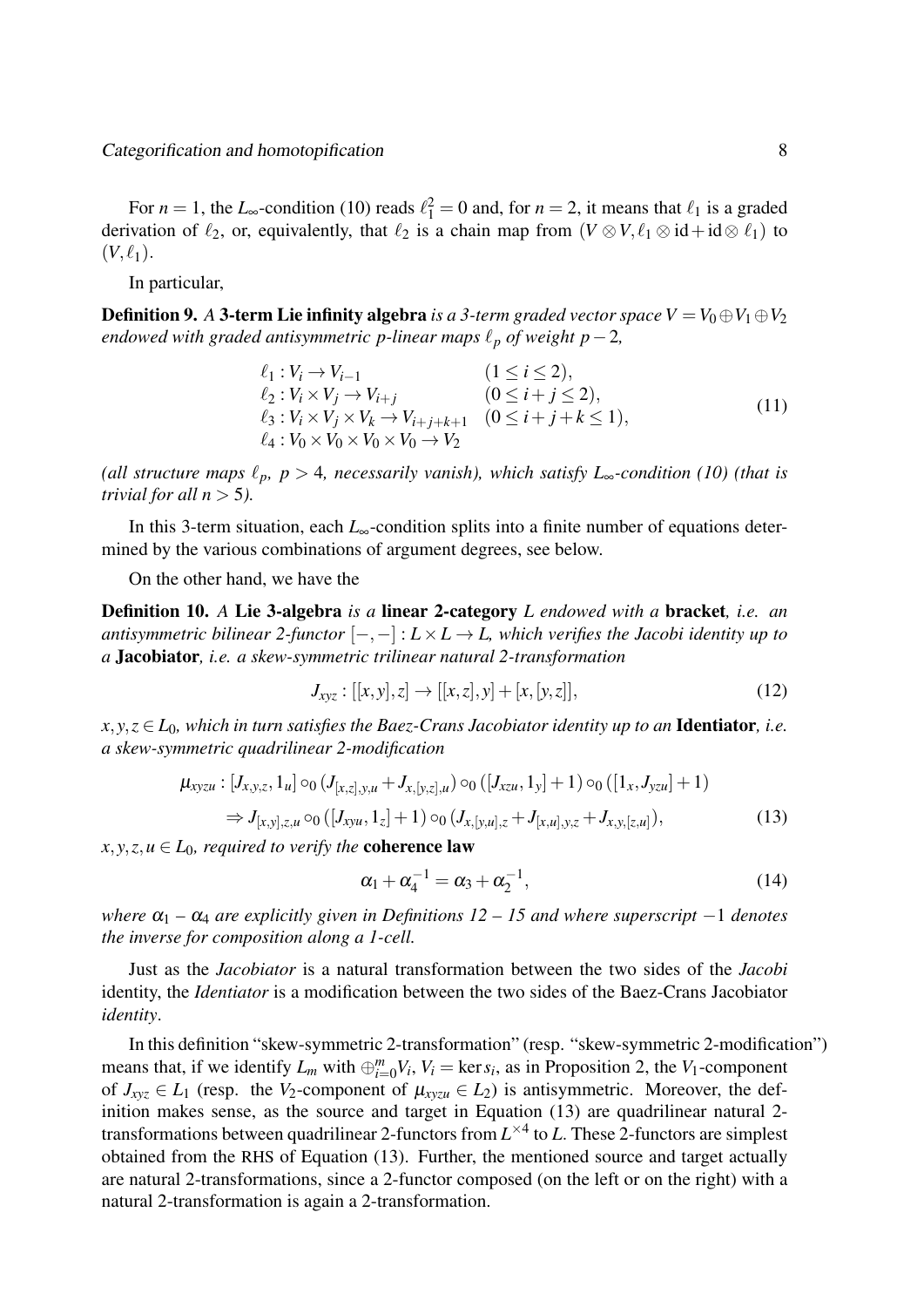### 4 Lie 3-algebras in comparison with 3-term Lie infinity algebras

**Remark 1.** *In the following, we systematically identify the vector spaces*  $L_m$ *,*  $m \in \{0, \ldots, n\}$ *, of a linear n-category with the spaces*  $L'_m = \bigoplus_{i=0}^m V_i$ *,*  $V_i = \ker s_i$ *, so that the categorical structure is given by Equations (3) – (6). In addition, we often substitute common, index-free notations*  $(e.g. \alpha = (x, \mathbf{f}, \mathbf{a}))$  *for our notations*  $(e.g. v = (v_0, v_1, v_2) \in L_2)$ *.* 

The next theorem is the main result of this paper.

Theorem 1. *There exists a 1-to-1 correspondence between Lie 3-algebras and 3-term Lie infinity algebras*  $(V, \ell_p)$ *, whose structure maps*  $\ell_2$  *and*  $\ell_3$  *vanish on*  $V_1 \times V_1$  *and on triplets of total degree 1, respectively.*

Example 1. *There exists a 1-to-1 correspondence between* (*n*+1)*-term Lie infinity algebras V* =  $V_0$  ⊕  $V_n$  *(whose intermediate terms vanish), n* ≥ 2*, and*  $(n+2)$ *-cocycles of Lie algebras endowed with a linear representation, see [BC04], Theorem 6.7. A 3-term Lie infinity algebra implemented by a 4-cocycle can therefore be viewed as a special case of a Lie 3-algebra.*

The proof of Theorem 1 consists of five lemmas.

#### 4.1 Linear 2-category – three term chain complex of vector spaces

First, we recall the correspondence between the underlying structures of a Lie 3-algebra and a 3-term Lie infinity algebra.

Lemma 1. *There is a bijective correspondence between linear 2-categories L and 3-term chain complexes of vector spaces*  $(V, \ell_1)$ *.* 

*Proof.* In the proof of Proposition 1, we associated to any linear 2-category *L* a unique 3 term chain complex of vector spaces  $\mathfrak{N}(L) = V$ , whose spaces are given by  $V_m = \text{ker } s_m$ ,  $m \in \{0, 1, 2\}$ , and whose differential  $\ell_1$  coincides on  $V_m$  with the restriction  $t_m|_{V_m}$ . Conversely, we assigned to any such chain complex *V* a unique linear 2-category  $\mathfrak{G}(V) = L$ , with spaces  $L_m = \bigoplus_{i=0}^m V_i$ ,  $m \in \{0, 1, 2\}$  and target  $t_0(x) = 0$ ,  $t_1(x, \mathbf{f}) = x + \ell_1 \mathbf{f}$ ,  $t_2(x, \mathbf{f}, \mathbf{a}) = (x, \mathbf{f} + \ell_1 \mathbf{a})$ . In view of Remark 1, the maps  $\mathfrak N$  and  $\mathfrak G$  are inverses of each other.  $\Box$ 

**Remark 2.** *The globular space condition is the categorical counterpart of L*<sub>∞</sub>-condition  $n =$ 1*.*

#### 4.2 Bracket – chain map

We assume that we already built  $(V, \ell_1)$  from *L* or *L* from  $(V, \ell_1)$ .

Lemma 2. *There is a bijective correspondence between antisymmetric bilinear 2-functors* [*−,−*] *on L and graded antisymmetric chain maps ℓ*<sup>2</sup> : (*V ⊗V, ℓ*<sup>1</sup> *⊗*id+id*⊗ℓ*1) *→* (*V, ℓ*1) *that vanish on*  $V_1 \times V_1$ *.*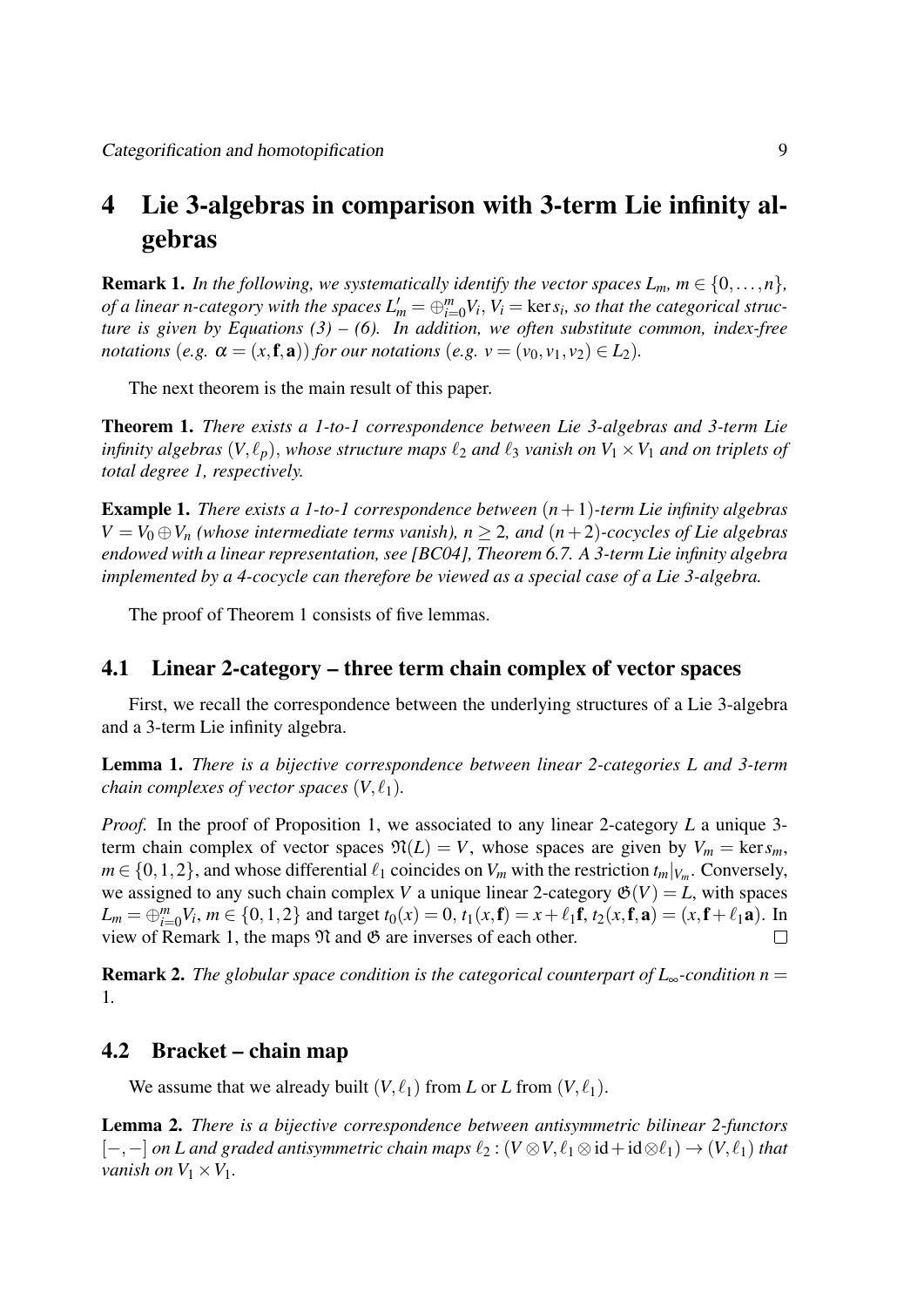*Proof.* Consider first an antisymmetric bilinear "2-map"  $[-,-]: L \times L \rightarrow L$  that verifies all functorial requirements except as concerns composition. This bracket then respects the compositions, i.e., for each pairs  $(v, w), (v', w') \in L_m \times L_m$ ,  $m \in \{1, 2\}$ , that are composable along a *p*-cell,  $0 \le p < m$ , we have

$$
[v \circ_p v', w \circ_p w'] = [v, w] \circ_p [v', w'], \tag{15}
$$

if and only if the following conditions hold true, for any  $f, g \in V_1$  and any  $a, b \in V_2$ :

$$
[\mathbf{f}, \mathbf{g}] = [1_{t\mathbf{f}}, \mathbf{g}] = [\mathbf{f}, 1_{t\mathbf{g}}],
$$
\n(16)

$$
[\mathbf{a}, \mathbf{b}] = [1_{t\mathbf{a}}, \mathbf{b}] = [\mathbf{a}, 1_{t\mathbf{b}}] = 0,
$$
\n(17)

$$
[1_f, \mathbf{b}] = [1_f^2, \mathbf{b}] = 0. \tag{18}
$$

To prove the first two conditions, it suffices to compute  $[\mathbf{f} \circ_0 \mathbf{1}_{t\mathbf{f}}, \mathbf{1}_0 \circ_0 \mathbf{g}]$ , for the next three conditions, we consider  $[\mathbf{a} \circ_1 1_{\mathbf{a}}, 1_0 \circ_1 \mathbf{b}]$  and  $[\mathbf{a} \circ_0 1_0^2, 1_0^2 \circ_0 \mathbf{b}]$ , and for the last two, we focus on  $[1_f \circ_0 1_f^2, 1_0^2 \circ_0 \mathbf{b}]$  and  $[1_f \circ_0 (1_f^2 + 1_f), \mathbf{b} \circ_0 \mathbf{b}']$ . Conversely, it can be straightforwardly checked that Equations  $(16) - (18)$  entail the general requirement  $(15)$ .

On the other hand, a graded antisymmetric bilinear weight 0 map  $\ell_2 : V \times V \to V$  commutes with the differentials  $\ell_1$  and  $\ell_1 \otimes id + id \otimes \ell_1$ , i.e., for all  $v, w \in V$ , we have

$$
\ell_1(\ell_2(v,w)) = \ell_2(\ell_1 v, w) + (-1)^v \ell_2(v, \ell_1 w)
$$
\n(19)

(we assumed that *v* is homogeneous and denoted its degree by *v* as well), if and only if, for any  $y \in V_0$ ,  $f, g \in V_1$ , and  $a \in V_2$ ,

$$
\ell_1(\ell_2(\mathbf{f}, \mathbf{y})) = \ell_2(\ell_1 \mathbf{f}, \mathbf{y}),\tag{20}
$$

$$
\ell_1(\ell_2(\mathbf{f}, \mathbf{g})) = \ell_2(\ell_1 \mathbf{f}, \mathbf{g}) - \ell_2(\mathbf{f}, \ell_1 \mathbf{g}),\tag{21}
$$

$$
\ell_1(\ell_2(\mathbf{a},y)) = \ell_2(\ell_1\mathbf{a},y),\tag{22}
$$

$$
0 = \ell_2(\ell_1 \mathbf{f}, \mathbf{b}) - \ell_2(\mathbf{f}, \ell_1 \mathbf{b}).
$$
\n(23)

**Remark 3.** *Note that, in the correspondence*  $\ell_1 \leftrightarrow t$  *and*  $\ell_2 \leftrightarrow [-,-]$ *, Equations (20) and (22) read as compatibility requirements of the bracket with the target and that Equations (21) and (23) correspond to the second conditions of Equations (16) and (18), respectively.*

*Proof of Lemma 2 (continuation)*. To prove the announced 1-to-1 correspondence, we first define a graded antisymmetric chain map  $\mathfrak{N}([-,-]) = \ell_2, \ell_2 : V \otimes V \rightarrow V$  from any antisymmetric bilinear 2-functor  $[-,-]: L \times L \rightarrow L$ .

Let  $x, y \in V_0$ ,  $f, g \in V_1$ , and  $a, b \in V_2$ . Set  $\ell_2(x, y) = [x, y] \in V_0$  and  $\ell_2(x, g) = [1_x, g] \in$ *V*<sub>1</sub>. However, we must define  $\ell_2(f, g) \in V_2$ , whereas  $[f, g] \in V_1$ . Moreover, in this case, the antisymmetry properties do not match. The observation

$$
[\mathbf{f}, \mathbf{g}] = [1_{t\mathbf{f}}, \mathbf{g}] = [\mathbf{f}, 1_{t\mathbf{g}}] = \ell_2(\ell_1 \mathbf{f}, \mathbf{g}) = \ell_2(\mathbf{f}, \ell_1 \mathbf{g})
$$

and Condition (21) force us to *define*  $\ell_2$  *on*  $V_1 \times V_1$  *as a symmetric bilinear map valued in V*<sub>2</sub> ∩ ker  $\ell_1$ . We further set  $\ell_2(x, \mathbf{b}) = [1_x^2, \mathbf{b}] \in V_2$ , and, as  $\ell_2$  is required to have weight 0, we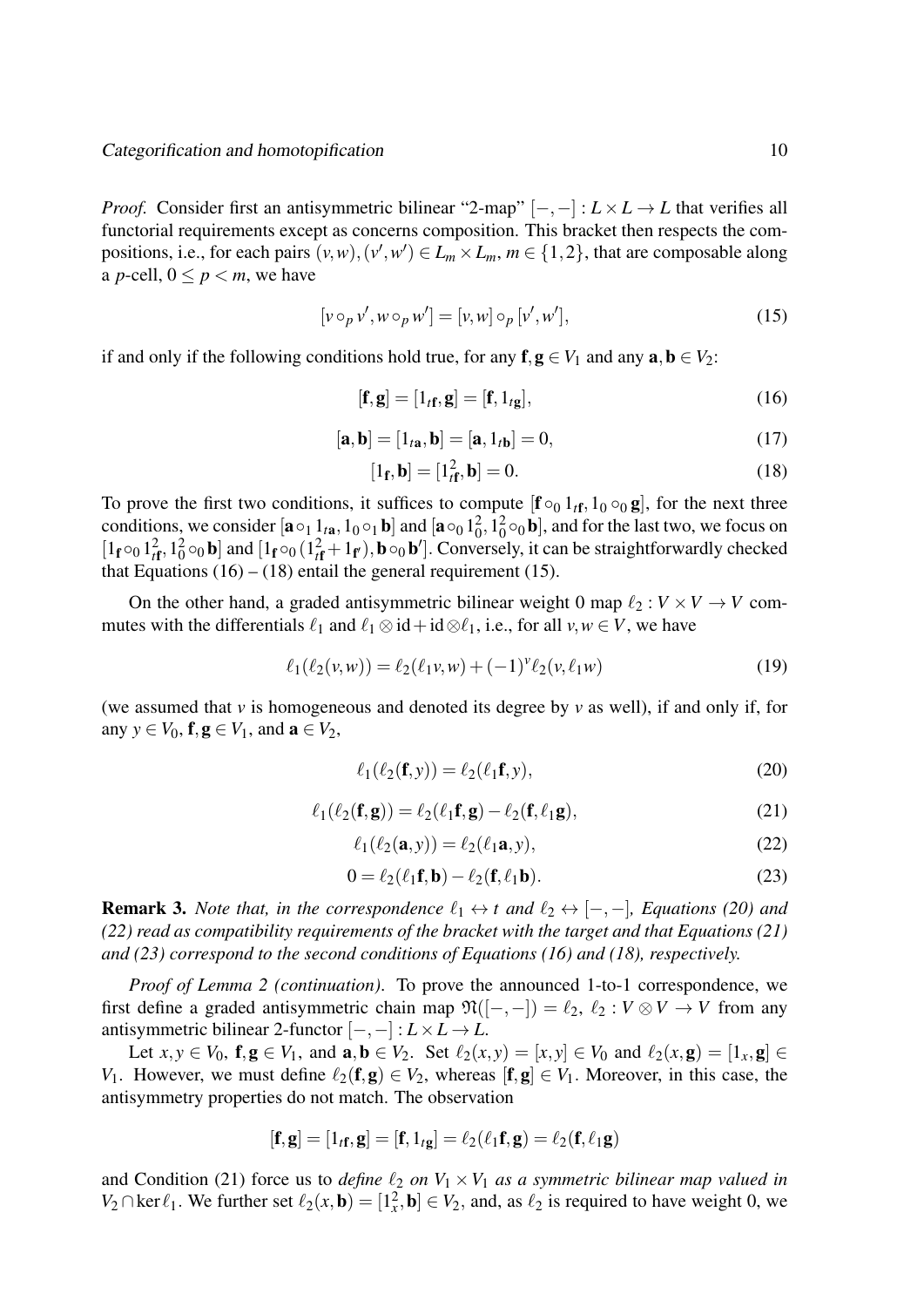must set  $\ell_2(f, b) = 0$  and  $\ell_2(a, b) = 0$ . It then follows from the functorial properties of  $[-, -]$ that the conditions  $(20) - (22)$  are verified. In view of Equation (18), Property (23) reads

$$
0=[1tf2,\mathbf{b}]-\ell_2(\mathbf{f},\ell_1\mathbf{b})=-\ell_2(\mathbf{f},\ell_1\mathbf{b}).
$$

In other words, in addition to the preceding requirement, we must *choose ℓ*<sup>2</sup> *in a way that it vanishes on*  $V_1 \times V_1$  *if evaluated on a 1-coboundary.* These conditions are satisfied if we choose  $\ell_2 = 0$  on  $V_1 \times V_1$ .

Conversely, from any graded antisymmetric chain map  $\ell_2$  that vanishes on  $V_1 \times V_1$ , we can construct an antisymmetric bilinear 2-functor  $\mathfrak{G}(\ell_2) = [-,-]$ . Indeed, using obvious notations, we set

$$
[x,y] = \ell_2(x,y) \in L_0, [1_x,1_y] = 1_{[x,y]} \in L_1, [1_x,\mathbf{g}] = \ell_2(x,\mathbf{g}) \in V_1 \subset L_1.
$$

Again  $[f, g] \in L_1$  cannot be defined as  $\ell_2(f, g) \in V_2$ . Instead, if we wish to build a 2-functor, we must set

$$
[\mathbf{f},\mathbf{g}]=\left[1_{t\mathbf{f}},\mathbf{g}\right]=\left[\mathbf{f},1_{t\mathbf{g}}\right]=\ell_2(\ell_1\mathbf{f},\mathbf{g})=\ell_2(\mathbf{f},\ell_1\mathbf{g})\in V_1\subset L_1,
$$

which is possible in view of Equation (21), *if*  $\ell_2$  *is on*  $V_1 \times V_1$  *valued in 2-cocycles* (and in particular if it vanishes on this subspace). Further, we define

$$
[1_x^2, 1_y^2] = 1_{[x,y]}^2 \in L_2, [1_x^2, 1_g] = 1_{[1_x, g]} \in L_2, [1_x^2, \mathbf{b}] = \ell_2(x, \mathbf{b}) \in V_2 \subset L_2, [1_f, 1_g] = 1_{[\mathbf{f}, \mathbf{g}]} \in L_2.
$$

Finally, we must set

$$
[1_f, \mathbf{b}] = [1_f^2, \mathbf{b}] = \ell_2(\ell_1 f, \mathbf{b}) = 0,
$$

which is possible in view of Equation (23), *if*  $\ell_2$  *vanishes on*  $V_1 \times V_1$  *when evaluated on a 1-coboundary* (and especially if it vanishes on the whole subspace  $V_1 \times V_1$ ), and

$$
[\mathbf{a},\mathbf{b}]=\left[1_{t\mathbf{a}},\mathbf{b}\right]=\left[\mathbf{a},1_{t\mathbf{b}}\right]=0,
$$

which is possible.

It follows from these definitions that the bracket of  $\alpha = (x, \mathbf{f}, \mathbf{a}) = 1_x^2 + 1_\mathbf{f} + \mathbf{a} \in L_2$  and  $\beta = (y, \mathbf{g}, \mathbf{b}) = 1_y^2 + 1_\mathbf{g} + \mathbf{b} \in L_2$  is given by

$$
[\alpha, \beta] = (\ell_2(x, y), \ell_2(x, g) + \ell_2(f, tg), \ell_2(x, b) + \ell_2(a, y)) \in L_2,
$$
 (24)

where  $g = (y, \mathbf{g})$ . The brackets of two elements of  $L_1$  or  $L_0$  are obtained as special cases of the latter result.

We thus defined an antisymmetric bilinear map [*−,−*] that assigns an *i*-cell to any pair of *i*-cells,  $i \in \{0, 1, 2\}$ , and that respects identities and sources. Moreover, since Equations (16) – (18) are satisfied, the map [*−,−*] respects compositions provided it respects targets. For the last of the first three defined brackets, the target condition is verified due to Equation (20). For the fourth bracket, the target must coincide with  $[f\mathbf{f}, t\mathbf{g}] = \ell_2(\ell_1 \mathbf{f}, \ell_1 \mathbf{g})$  and it actually coincides with  $t[f, g] = \ell_1 \ell_2(\ell_1 f, g) = \ell_2(\ell_1 f, \ell_1 g)$ , again in view of (20). As regards the seventh bracket, the target  $t[1_x^2, \mathbf{b}] = \ell_1 \ell_2(x, \mathbf{b}) = \ell_2(x, \ell_1 \mathbf{b})$ , due to (22), must coincide with  $[1_x, t\mathbf{b}] = \ell_2(x, \ell_1\mathbf{b})$ . The targets of the two last brackets vanish and  $[\mathbf{f}, t\mathbf{b}] = \ell_2(\mathbf{f}, \ell_1\ell_1\mathbf{b}) = 0$ and  $[t\mathbf{a}, t\mathbf{b}] = \ell_2(\ell_1\mathbf{a}, \ell_1\ell_1\mathbf{b}) = 0.$ 

It is straightforwardly checked that the maps  $\mathfrak N$  and  $\mathfrak G$  are inverses.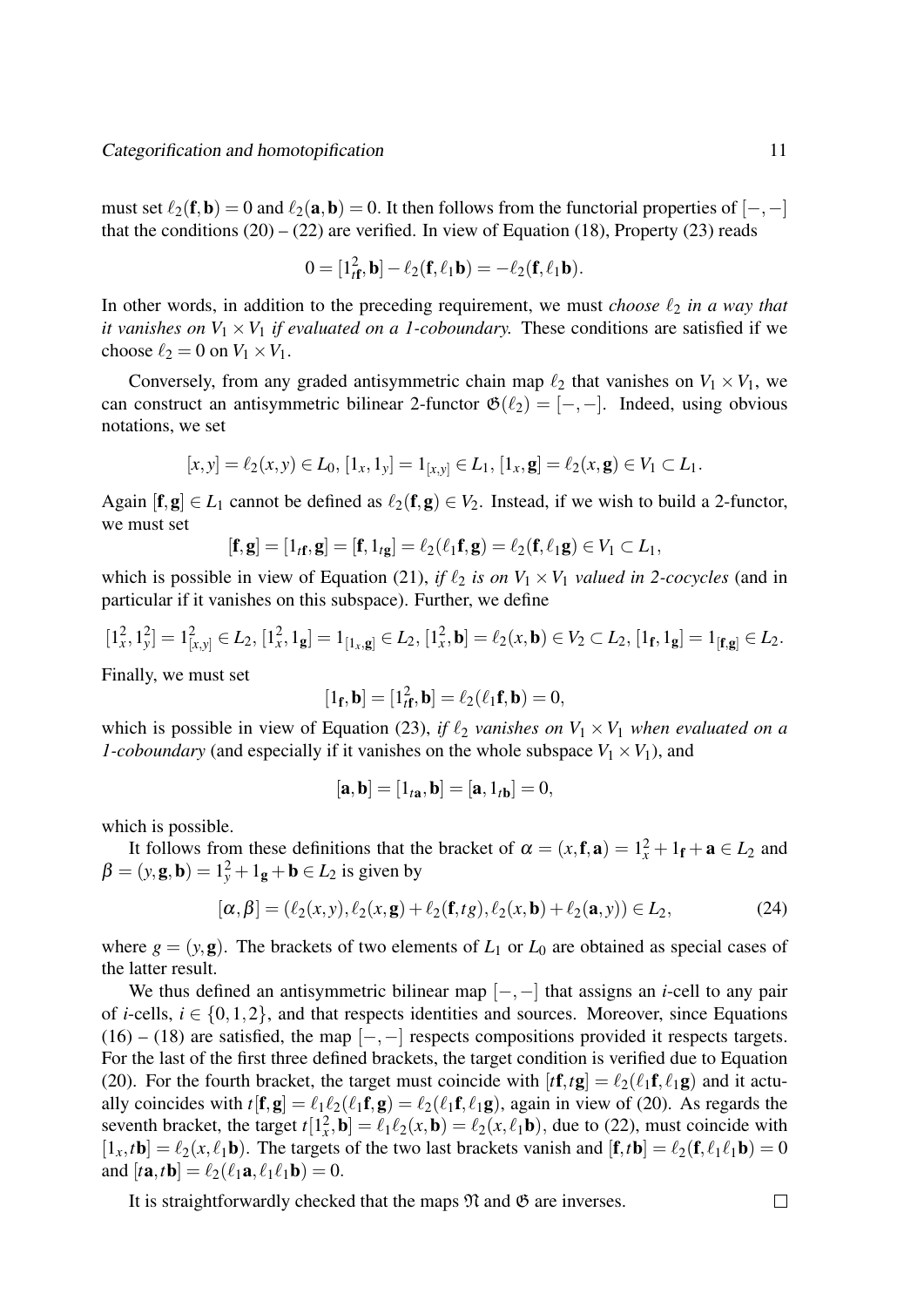Note that N actually assigns to any antisymmetric bilinear 2-functor a class of graded antisymmetric chain maps that coincide outside  $V_1 \times V_1$  and whose restrictions to  $V_1 \times V_1$  are valued in 2-cocycles and vanish when evaluated on a 1-coboundary. The map  $\mathfrak{N}$ , with values in chain maps, is well-defined thanks to a canonical choice of a representative of this class. Conversely, the values on  $V_1 \times V_1$  of the considered chain map cannot be encrypted into the associated 2-functor, only the mentioned cohomological conditions are of importance. Without the canonical choice, the map  $\mathfrak{G}$  would not be injective.

Remark 4. *The categorical counterpart of L*∞*-condition n* = 2 *is the functor condition on compositions.*

Remark 5. *A 2-term Lie infinity algebra (resp. a Lie 2-algebra) can be viewed as a 3-term Lie infinity algebra (resp. a Lie 3-algebra). The preceding correspondence then of course reduces to the correspondence of [BC04].*

#### 4.3 Jacobiator – third structure map

We suppose that we already constructed  $(V, \ell_1, \ell_2)$  from  $(L, [-,-])$  or  $(L, [-,-])$  from  $(V, \ell_1, \ell_2).$ 

Lemma 3. *There exists a bijective correspondence between skew-symmetric trilinear natural 2-transformations J* : [[*−,−*]*,•*] *⇒* [[*−,•*]*,−*]+[*−,*[*−,•*]] *and graded antisymmetric trilinear weight 1 maps*  $\ell_3: V^{\times 3} \to V$  that verify  $L_{\infty}$ -condition  $n = 3$  and vanish in total degree 1.

*Proof.* A skew-symmetric trilinear natural 2-transformation  $J : [[-, -], \bullet] \Rightarrow [[-,\bullet], -] +$ [*−,*[*−,•*]] is a map that assigns to any (*x, y,z*) *∈ L ×*3  $J_{xyz}$  :  $[[x, y], z] \rightarrow [[x, z], y] +$  $[x, [y, z]]$  in  $L_1$ , such that for any  $\alpha = (z, \mathbf{f}, \mathbf{a}) \in L_2$ , we have

$$
\left[[1_x^2,1_y^2],\alpha\right] \circ_0 1_{J_{x,y,t^2\alpha}} = 1_{J_{x,y,s^2\alpha}} \circ_0 \left( \left[[1_x^2,\alpha],1_y^2]+[1_x^2,[1_y^2,\alpha]\right] \right)
$$

(as well as similar equations pertaining to naturality with respect to the other two variables). A short computation shows that the last condition decomposes into the following two requirements on the  $V_1$ - and the  $V_2$ -component:

$$
\mathbf{J}_{x,y,t\mathbf{f}} + [1_{[x,y]}, \mathbf{f}] = [[1_x, \mathbf{f}], 1_y] + [1_x, [1_y, \mathbf{f}]], \tag{25}
$$

$$
[1_{[x,y]}^2, \mathbf{a}] = [[1_x^2, \mathbf{a}], 1_y^2] + [1_x^2, [1_y^2, \mathbf{a}]]. \tag{26}
$$

A graded antisymmetric trilinear weight 1 map  $\ell_3: V^{\times 3} \to V$  verifies  $L_{\infty}$ -condition  $n = 3$ if

$$
\ell_1(\ell_3(u,v,w)) + \ell_2(\ell_2(u,v),w) - (-1)^{vw}\ell_2(\ell_2(u,w),v) + (-1)^{u(v+w)}\ell_2(\ell_2(v,w),u)
$$
  
+ 
$$
\ell_3(\ell_1(u),v,w) - (-1)^{uv}\ell_3(\ell_1(v),u,w) + (-1)^{w(u+v)}\ell_3(\ell_1(w),u,v) = 0,
$$
 (27)

for any homogeneous  $u, v, w \in V$ . This condition is trivial for any arguments of total degree  $d = u + v + w > 2$ . For  $d = 0$ , we write  $(u, v, w) = (x, y, z) \in V_0^{\times 3}$  $a_0^{x,y}$ , for  $d = 1$ , we consider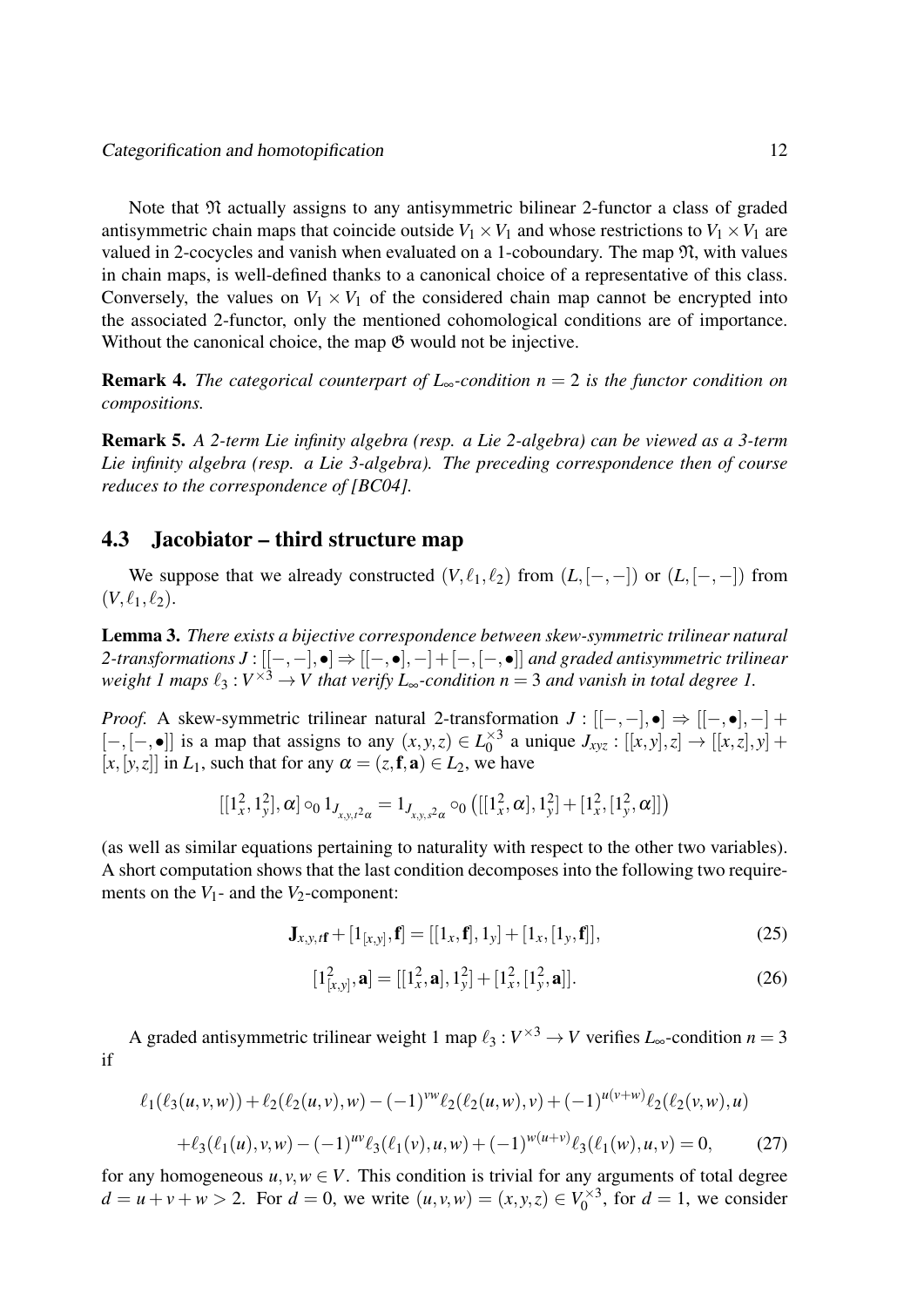$(u, v) = (x, y) \in V_0^{\times 2}$  $V_0^{\times 2}$  and  $w = \mathbf{f} \in V_1$ , for  $d = 2$ , either  $(u, v) = (x, y) \in V_0^{\times 2}$  $\alpha_0^{\times 2}$  and  $w = \mathbf{a} \in V_2$ , or  $u = x \in V_0$  and  $(v, w) = (\mathbf{f}, \mathbf{g}) \in V_1^{\times 2}$  $I_1^{\times 2}$ , so that Equation (27) reads

$$
\ell_1(\ell_3(x,y,z)) + \ell_2(\ell_2(x,y),z) - \ell_2(\ell_2(x,z),y) + \ell_2(\ell_2(y,z),x) = 0,\t(28)
$$

$$
\ell_1(\ell_3(x,y,\mathbf{f})) + \ell_2(\ell_2(x,y),\mathbf{f}) - \ell_2(\ell_2(x,\mathbf{f}),y) + \ell_2(\ell_2(y,\mathbf{f}),x) + \ell_3(\ell_1(\mathbf{f}),x,y) = 0, \quad (29)
$$

$$
\ell_2(\ell_2(x,y),\mathbf{a}) - \ell_2(\ell_2(x,\mathbf{a}),y) + \ell_2(\ell_2(y,\mathbf{a}),x) + \ell_3(\ell_1(\mathbf{a}),x,y) = 0,\tag{30}
$$

$$
\ell_2(\ell_2(x,\mathbf{f}),\mathbf{g}) + \ell_2(\ell_2(x,\mathbf{g}),\mathbf{f}) + \ell_2(\ell_2(\mathbf{f},\mathbf{g}),x) - \ell_3(\ell_1(\mathbf{f}),x,\mathbf{g}) - \ell_3(\ell_1(\mathbf{g}),x,\mathbf{f}) = 0. \tag{31}
$$

It is easy to associate to any such map  $\ell_3$  a unique Jacobiator  $\mathfrak{G}(\ell_3) = J$ : it suffices to set  $J_{xyz} := ([[x,y],z], \ell_3(x,y,z)) \in L_1$ , for any  $x, y, z \in L_0$ . Equation (28) means that  $J_{xyz}$  has the correct target. Equations (25) and (26) exactly correspond to Equations (29) and (30), respectively, *if we assume that in total degree*  $d = 1$ *,*  $\ell_3$  *is valued in 2-cocycles and vanishes when evaluated on a 1-coboundary*. These conditions are verified if we start from a structure map  $\ell_3$  that vanishes on any arguments of total degree 1.

**Remark 6.** Remark that the values  $\ell_3(x, y, f) \in V_2$  cannot be encoded in a natural 2*transformation*  $J$  :  $L_0^{\times 3}$   $\ni$   $(x, y, z)$   $\rightarrow$   $J_{xyz}$   $\in$   $L_1$  (and that the same holds true for Equation (31), *whose first three terms are zero, since we started from a map*  $\ell_2$  *that vanishes on*  $V_1 \times V_1$ *).* 

*Proof of Lemma 3 (continuation)*. Conversely, to any Jacobiator *J* corresponds a unique map  $\mathfrak{N}(J) = \ell_3$ . Just set  $\ell_3(x, y, z) := \mathbf{J}_{xyz} \in V_1$  and  $\ell_3(x, y, \mathbf{f}) = 0$ , for all  $x, y, z \in V_0$  and  $\mathbf{f} \in V_1$ (as  $\ell_3$  is required to have weight 1, it must vanish if evaluated on elements of degree  $d \geq 2$ ).

Obviously the composites  $\mathfrak{NS}$  and  $\mathfrak{GN}$  are identity maps.

Remark 7. *The naturality condition is, roughly speaking, the categorical analogue of the*  $L_{\infty}$ *-condition n* = 3.

#### 4.4 Identiator – fourth structure map

For  $x, y, z, u \in L_0$ , we set

$$
\eta_{xyzu} := [J_{x,y,z}, 1_u] \circ_0 (J_{[x,z],y,u} + J_{x,[y,z],u}) \circ_0 ([J_{xzu}, 1_y] + 1) \circ_0 ([1_x, J_{yzu}] + 1) \in L_1
$$
(32)

and

$$
\varepsilon_{xyzu} := J_{[x,y],z,u} \circ_0 ([J_{xyu}, 1_z] + 1) \circ_0 (J_{x,[y,u],z} + J_{[x,u],y,z} + J_{x,y,[z,u]}) \in L_1,
$$
\n(33)

see Definition 10. The identities 1 are uniquely determined by the sources of the involved factors. The quadrilinear natural 2-transformations  $\eta$  and  $\varepsilon$  are actually the left and right hand composites of the Baez-Crans octagon that pictures the coherence law of a Lie 2-algebra, see [BC04], Definition 4.1.3. They connect the quadrilinear 2-functors  $F, G: L \times L \times L \times L \to L$ , whose values at  $(x, y, z, u)$  are given by the source and the target of the 1-cells  $\eta_{xyzu}$  and  $\varepsilon_{xyzu}$ , as well as by the top and bottom sums of triple brackets of the mentioned octagon.

**Lemma 4.** The skew-symmetric quadrilinear 2-modifications  $\mu : \eta \Rightarrow \varepsilon$  are in 1-to-1 cor*respondence with the graded antisymmetric quadrilinear weight 2 maps ℓ*<sup>4</sup> : *V <sup>×</sup>*<sup>4</sup> *→ V that verify the L*∞-*condition n* = 4*.* 

 $\Box$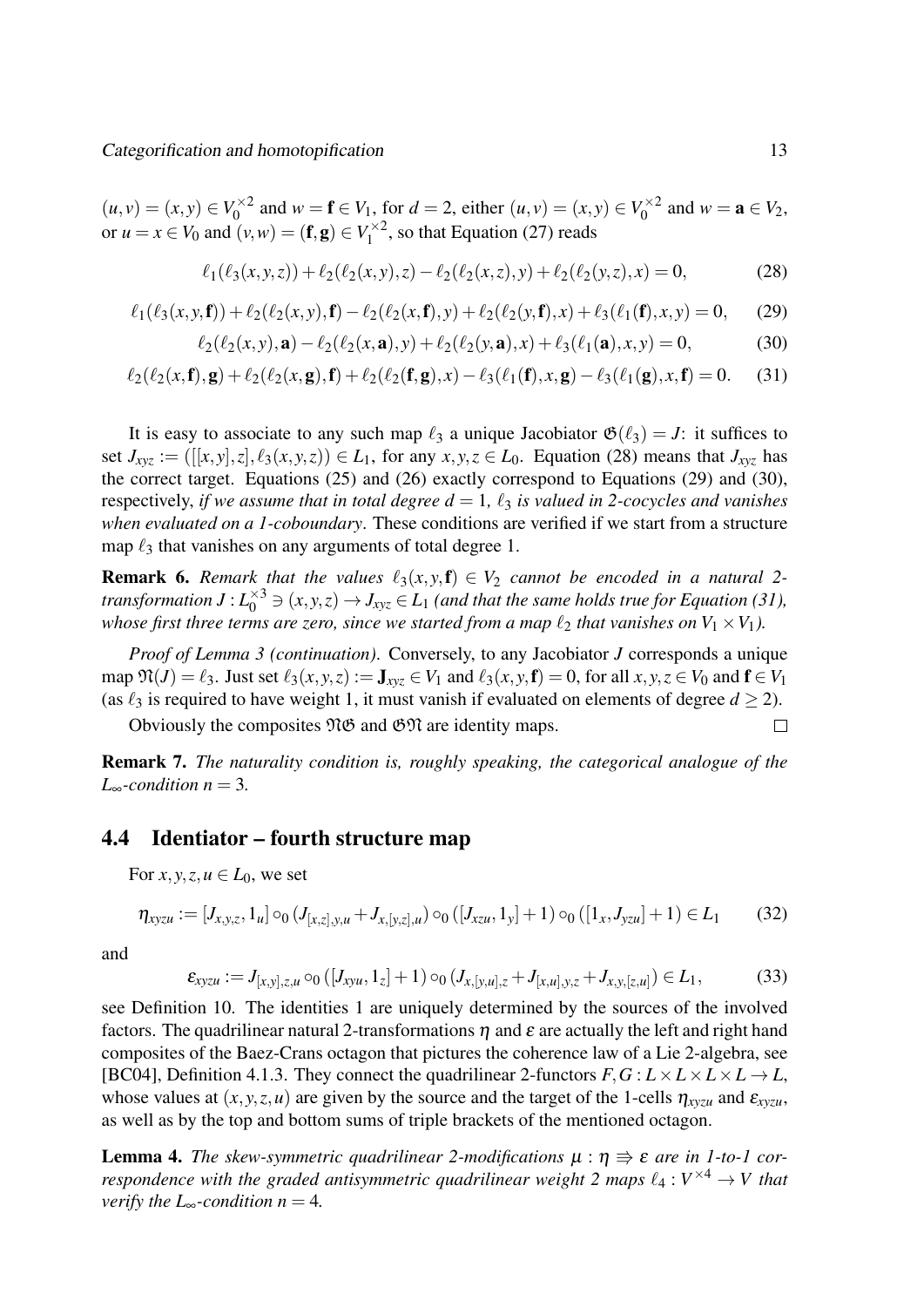*Proof.* A skew-symmetric quadrilinear 2-modification  $\mu : \eta \Rightarrow \varepsilon$  maps every tuple  $(x, y, z, u) \in$  $L_0^{\times 4}$  $\alpha_0^{\times 4}$  to a unique  $\mu_{xyzu} : \eta_{xyzu} \Rightarrow \varepsilon_{xyzu}$  in  $L_2$ , such that, for any  $\alpha = (u, \mathbf{f}, \mathbf{a}) \in L_2$ , we have

$$
F(1_x^2, 1_y^2, 1_z^2, \alpha) \circ_0 \mu_{x, y, z, u+t\mathbf{f}} = \mu_{xyzu} \circ_0 G(1_x^2, 1_y^2, 1_z^2, \alpha)
$$
 (34)

(as well as similar results concerning naturality with respect to the three other variables). If we decompose  $\mu_{xyzu} \in L_2 = V_0 \oplus V_1 \oplus V_2$ ,

$$
\boldsymbol{\mu}_{\mathit{x}\mathit{y}\mathit{z}\mathit{u}} = (F(\mathit{x}, \mathit{y}, \mathit{z}, \mathit{u}), \mathbf{h}_{\mathit{x}\mathit{y}\mathit{z}\mathit{u}}, \mathbf{m}_{\mathit{x}\mathit{y}\mathit{z}\mathit{u}}) = 1_{\eta_{\mathit{x}\mathit{y}\mathit{z}\mathit{u}}} + \mathbf{m}_{\mathit{x}\mathit{y}\mathit{z}\mathit{u}},
$$

Condition (34) reads

$$
F(1x, 1y, 1z, \mathbf{f}) + \mathbf{h}_{x, y, z, u + f\mathbf{f}} = \mathbf{h}_{xyzu} + G(1x, 1y, 1z, \mathbf{f}),
$$
(35)

$$
F(1_x^2, 1_y^2, 1_z^2, \mathbf{a}) + \mathbf{m}_{x, y, z, u+t\mathbf{f}} = \mathbf{m}_{xyzu} + G(1_x^2, 1_y^2, 1_z^2, \mathbf{a}).
$$
 (36)

On the other hand, a graded antisymmetric quadrilinear weight 2 map  $\ell_4: V^{\times 4} \to V$ , and more precisely  $\ell_4: V_0^{\times 4} \to V_2$ , verifies *L*<sub>∞</sub>-condition *n* = 4, if

$$
\ell_1(\ell_4(a,b,c,d))
$$
  
\n
$$
-\ell_2(\ell_3(a,b,c),d) + (-1)^{cd}\ell_2(\ell_3(a,b,d),c) - (-1)^{b(c+d)}\ell_2(\ell_3(a,c,d),b)
$$
  
\n
$$
+(-1)^{a(b+c+d)}\ell_2(\ell_3(b,c,d),a) + \ell_3(\ell_2(a,b),c,d) - (-1)^{bc}\ell_3(\ell_2(a,c),b,d)
$$
  
\n
$$
+(-1)^{d(b+c)}\ell_3(\ell_2(a,d),b,c) + (-1)^{a(b+c)}\ell_3(\ell_2(b,c),a,d)
$$
  
\n
$$
-(-1)^{ab+ad+cd}\ell_3(\ell_2(b,d),a,c) + (-1)^{(a+b)(c+d)}\ell_3(\ell_2(c,d),a,b)
$$
  
\n
$$
-\ell_4(\ell_1(a),b,c,d) + (-1)^{ab}\ell_4(\ell_1(b),a,c,d)
$$
  
\n
$$
-(-1)^{c(a+b)}\ell_4(\ell_1(c),a,b,d) + (-1)^{d(a+b+c)}\ell_4(\ell_1(d),a,b,c) = 0,
$$
 (37)

for all homogeneous  $a, b, c, d \in V$ . The condition is trivial for  $d \ge 2$ . For  $d = 0$ , we write  $(a, b, c, d) = (x, y, z, u) \in V_0^{\times 4}$  $Q_0^{\times 4}$ , and, for  $d = 1$ , we take  $(a, b, c, d) = (x, y, z, \mathbf{f}) \in V_0^{\times 3} \times V_1$ , so that – since  $\ell_2$  and  $\ell_3$  vanish on  $V_1 \times V_1$  and for  $d = 1$ , respectively – Condition (37) reads

$$
\ell_1(\ell_4(x, y, z, u)) - \mathbf{h}_{\text{xyzu}} + \mathbf{e}_{\text{xyzu}} = 0,
$$
\n(38)

$$
\ell_4(\ell_1(\mathbf{f}), x, y, z) = 0,\tag{39}
$$

where  $h_{xyzu}$  and  $e_{xyzu}$  are the *V*<sub>1</sub>-components of  $\eta_{xyzu}$  and  $\varepsilon_{xyzu}$ , see Equations (32) and (33).

We can associate to any such map  $\ell_4$  a unique 2-modification  $\mathfrak{G}(\ell_4) = \mu$ ,  $\mu : \eta \Rightarrow \varepsilon$ . It suffices to set, for  $x, y, z, u \in L_0$ ,

$$
\mu_{xyzu} = (F(x, y, z, u), \mathbf{h}_{xyzu}, -\ell_4(x, y, z, u)) \in L_2.
$$

In view of Equation (38), the target of this 2-cell is

$$
t\mu_{xyzu}=(F(x,y,z,u),\mathbf{h}_{xyzu}-\ell_1(\ell_4(x,y,z,u)))=\varepsilon_{xyzu}\in L_1.
$$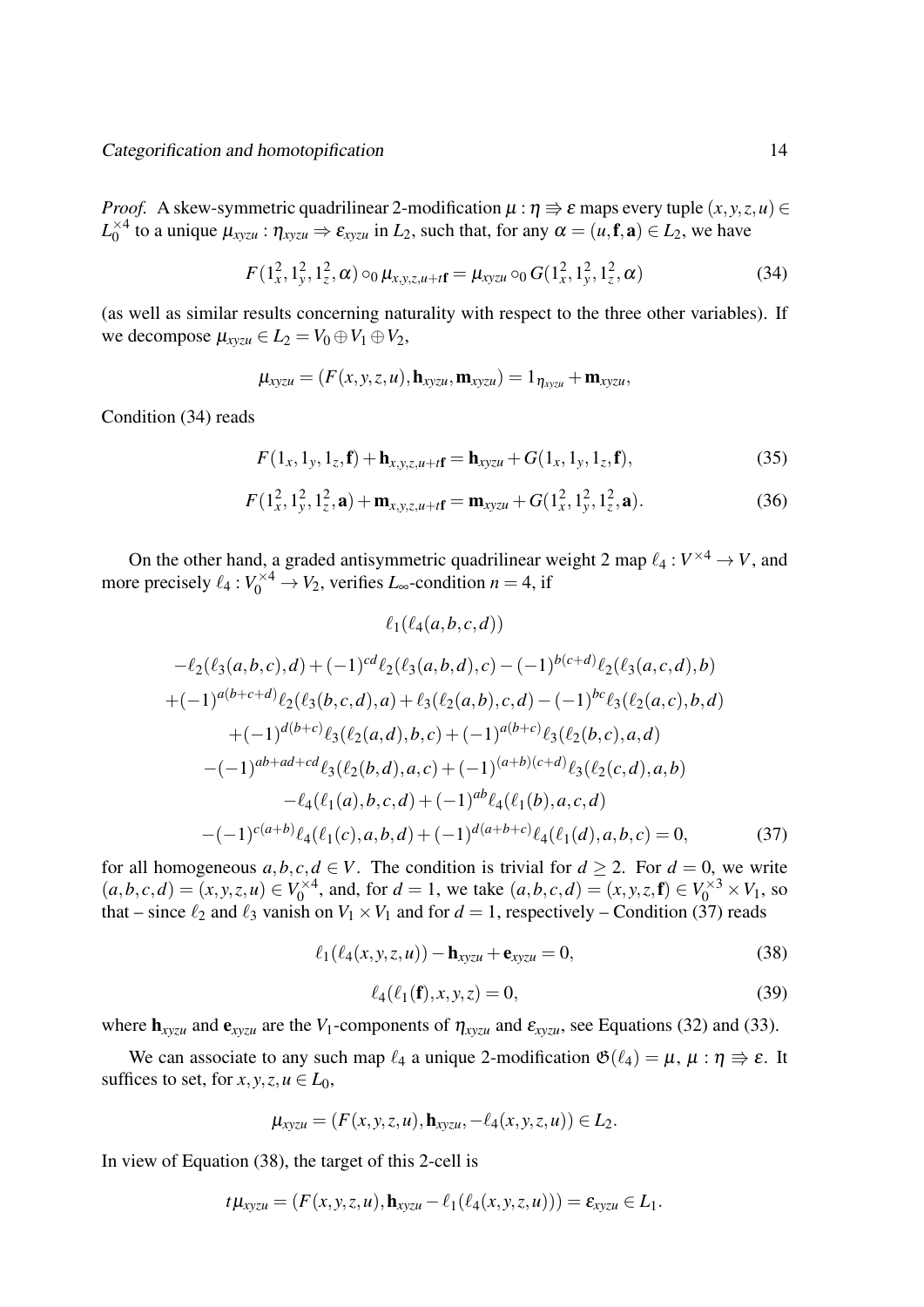Note now that the 2-naturality equations (25) and (26) show that 2-naturality of  $\eta : F \Rightarrow G$ means that

$$
F(1_x, 1_y, 1_z, \mathbf{f}) + \mathbf{h}_{x, y, z, u + r\mathbf{f}} = \mathbf{h}_{xyzu} + G(1_x, 1_y, 1_z, \mathbf{f}),
$$
  

$$
F(1_x^2, 1_y^2, 1_z^2, \mathbf{a}) = G(1_x^2, 1_y^2, 1_z^2, \mathbf{a}).
$$

When comparing with Equations (35) and (36), we conclude that  $\mu$  is a 2-modification if and only if  $\ell_4(\ell_1(f), x, y, z) = 0$ , which is exactly Equation (39).

Conversely, if we are given a skew-symmetric quadrilinear 2-modification  $\mu : \eta \Rightarrow \varepsilon$ , we define a map  $\mathfrak{N}(\mu) = \ell_4$  by setting  $\ell_4(x, y, z, u) = -\mathbf{m}_{xyzu}$ , with self-explaining notations. *L*∞-condition *n* = 4 is equivalent with Equations (38) and (39). The first means that  $μ_{xyzu}$ must have the target  $\epsilon_{xyzu}$  and the second requires that  $\mathbf{m}_{t}f_{,x,y,z}$  vanish – a consequence of the 2-naturality of  $\eta$  and of Equation (36).

The maps  $\mathfrak N$  and  $\mathfrak G$  are again inverses.

#### 4.5 Coherence law –  $L_{∞}$ -condition *n* = 5

**Lemma 5.** *Coherence law (14) is equivalent to*  $L_{\infty}$ *-condition n* = 5.

*Proof.* The sh Lie condition  $n = 5$  reads,

$$
\ell_2(\ell_4(x, y, z, u), v) - \ell_2(\ell_4(x, y, z, v), u) + \ell_2(\ell_4(x, y, u, v), z) - \ell_2(\ell_4(x, z, u, v), y) + \ell_2(\ell_4(y, z, u, v), x)
$$
  
+ 
$$
\ell_4(\ell_2(x, y), z, u, v) - \ell_4(\ell_2(x, z), y, u, v) + \ell_4(\ell_2(x, u), y, z, v) - \ell_4(\ell_2(x, v), y, z, u) + \ell_4(\ell_2(y, z), x, u, v)
$$
  
- 
$$
\ell_4(\ell_2(y, u), x, z, v) + \ell_4(\ell_2(y, v), x, z, u) + \ell_4(\ell_2(z, u), x, y, v) - \ell_4(\ell_2(z, v), x, y, u) + \ell_4(\ell_2(u, v), x, y, z)
$$
  
= 0, (40)

for any  $x, y, z, u, v \in V_0$ . It is trivial in degree  $d \geq 1$ . Let us mention that it follows from Equation (28) that  $(V_0, \ell_2)$  is a Lie algebra up to homotopy, and from Equation (30) that  $\ell_2$  is a representation of  $V_0$  on  $V_2$ . Condition (40) then requires that  $\ell_4$  be a Lie algebra 4-cocycle of  $V_0$  represented upon  $V_2$ .

The coherence law for the 2-modification  $\mu$  corresponds to four different ways to rebracket the expression  $F([x, y], z, u, v) = [[[[x, y], z], u], v]$  by means of  $\mu$ , J, and  $[-, -]$ . More precisely, we define, for any tuple  $(x, y, z, u, v) \in L_0^{\times 5}$  $_{0}^{\times}$ <sup>5</sup>, four 2-cells

$$
\alpha_i:\sigma_i\Rightarrow \tau_i,
$$

 $i \in \{1, 2, 3, 4\}$ , in  $L_2$ , where  $\sigma_i$ ,  $\tau_i : A_i \to B_i$ . Dependence on the considered tuple is understood. We omit temporarily also index *i*. Of course,  $\sigma$  and  $\tau$  read  $\sigma = (A, s) \in L_1$  and  $\tau = (A, \mathbf{t}) \in L_1$ .

If 
$$
\alpha = (A, \mathbf{s}, \mathbf{a}) \in L_2
$$
, we set  $\alpha^{-1} = (A, \mathbf{t}, -\mathbf{a}) \in L_2$ ,

which is, as easily seen, the inverse of  $\alpha$  for composition along 1-cells.

 $\Box$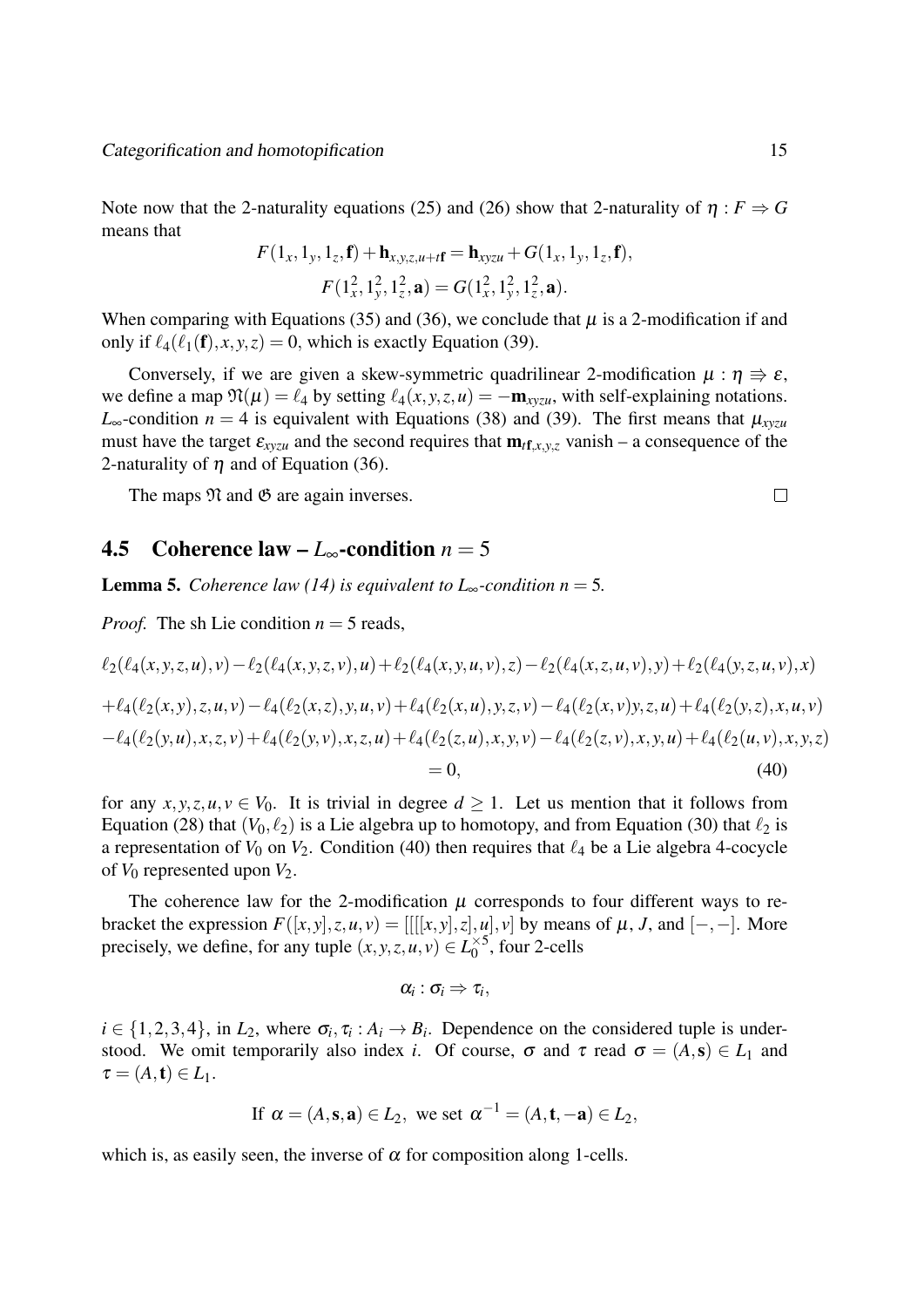Definition 11. *The* coherence law *for the 2-modification*  $\mu$  *of a Lie 3-algebra*  $(L, [-, -], J, \mu)$ *reads*

$$
\alpha_1 + \alpha_4^{-1} = \alpha_3 + \alpha_2^{-1}, \tag{41}
$$

*where*  $\alpha_1 - \alpha_4$  *are detailed in the next definitions.* 

#### **Definition 12.** *The* first 2-cell  $\alpha_1$  *is given by*

$$
\alpha_1 = 1_{11} \circ_0 \left( \mu_{x,y,z,[u,v]} + [\mu_{xyzy}, 1_u^2] \right) \circ_0 1_{12} \circ_0 \left( \mu_{[x,v],y,z,u} + \mu_{x,[y,v],z,u} + \mu_{x,y,[z,v],u} + 1^2 \right), \quad (42)
$$

*where*

$$
1_{11} = 1_{J_{[[x,y],z],u,v}}, 1_{12} = 1_{[J_{x,[z,v],y},1_u] + [J_{[x,v],z,y},1_u] + [J_{x,z,[y,v]},1_u]} + 1^2,
$$
\n
$$
(43)
$$

*and where the* 1 <sup>2</sup> *are the identity 2-cells associated with the elements of L*<sup>0</sup> *provided by the composability condition.*

For instance, the squared target of the second factor of  $\alpha_1$  is  $G(x, y, z, [u, v]) + [G(x, y, z, v), u]$ , whereas the squared source of the third factor is

$$
[[[x,[z,v]],y],u] + [[[[x,v],z],y],u] + [[[x,z],[y,v]],u] + \ldots
$$

As the three first terms of this sum are three of the six terms of  $[G(x, y, z, v), u]$ , the object "...", at which  $1^2$  in  $1_{12}$  is evaluated, is the sum of the remaining terms and  $G(x, y, z, [u, v])$ .

#### **Definition 13.** *The* **fourth 2-cell**  $\alpha_4$  *is equal to*

$$
\alpha_4 = [\mu_{xyzu}, 1_v^2] \circ_0 1_{41} \circ_0 (\mu_{[x,u],y,z,v} + \mu_{x,[y,u],z,v} + \mu_{x,y,[z,u],v}) \circ_0 1_{42},
$$
\n(44)

*where*

$$
1_{41}=1_{[J_{[x,u],z,y},1_{\nu}]+[J_{x,z,[y,u]},1_{\nu}]+[J_{x,[z,u],y},1_{\nu}]}+1^2,
$$

$$
1_{42} = 1_{[[J_{xuv},1_z],1_y]+[J_{xuv},1_{[y,z]}]+[1_x,[J_{yuv},1_z]]+[[1_x,J_{zuv}],1_y]+[1_x,[1_y,J_{zuv}]]+[1_{[x,z]},J_{yuv}]}+1^2.
$$
 (45)

### **Definition 14.** *The* **third 2-cell**  $\alpha_3$  *reads*

$$
\alpha_3 = \mu_{[x,y],z,u,v} \circ_0 1_{31} \circ_0 \left( [\mu_{xyuv}, 1_z^2] + 1^2 \right) \circ_0 1_{32} \circ_0 1_{33},\tag{46}
$$

*where*

$$
1_{31} = 1_{[J_{[x,y],v,u},1_z]} + 1^2,
$$

$$
1_{32}=1_{[J_{xyv},1_{[z,u]}]+J_{x,y,[[z,v],u]}+J_{x,y,[z,[u,v]]}+J_{[[x,v],u],y,z}+J_{[x,v],[y,u],z}+J_{[x,u],[y,v],z}+J_{x,[[y,v],u],z}+J_{[x,[u,v]],y,z}+J_{x,[y,[u,v]],z}+[J_{xyu},1_{[z,v]}]+J_{[x,[u],y,[y],z}+J_{[x,[u],y,[y],z}+J_{[x,[u],y,[y],z}+J_{[x,[u],y,[y],z}+J_{[x,[u],y,[y],z}+J_{[x,[u],y,[y],z}+J_{[x,[u],y,[y],z}+J_{[x,[u],y,[y],z}+J_{[x,[u],y,[y],z}+J_{[x,[u],y,[y],z}+J_{[x,[u],y,[y],z}+J_{[x,[u],y,[y],z}+J_{[x,[u],y,[y],z}+J_{[x,[u],y,[y],z}+J_{[x,[u],y,[y],z}+J_{[x,[u],y,[y],z}+J_{[x,[u],y,[y],z}+J_{[x,[u],y,[y],z}+J_{[x,[u],y,[y],z}+J_{[x,[u],y,[y],z}+J_{[x,[u],y,[y],z}+J_{[x,[u],y,[y],z}+J_{[x,[u],y,[y],z}+J_{[x,[u],y,[y],z}+J_{[x,[u],y,[y],z}+J_{[x,[u],y,[y],z}+J_{[x,[u],y,[y],z}+J_{[x,[u],y,[y],z}+J_{[x,[u],y,[y],z}+J_{[x,[u],y,[y],z}+J_{[x,[u],y,[y],z}+J_{[x,[u],y,[y],z}+J_{[x,[u],y,[y],z}+J_{[x,[u],y,[y],z}+J_{[x,[u],y,[y],z}+J_{[x,[u],y,[y],z}+J_{[x,[u],y,[y],z}+J_{[x,[u],y,[y],z}+J_{[x,[u],y,[y],z}+J_{[x,[u],y,[y],z}+J_{[x,[u],y,[y],z}+J_{[x,[u],y,[y],z}+J_{[x,[u],y,[y],z}+J_{[x,[u],y,[y],z}+J_{[x,[u],y,[y],z}+
$$

$$
1_{33}=1_{J_{x,[y,v],[z,u]}+J_{[x,v],y,[z,u]}+J_{x,[y,u],[z,v]}+J_{[x,u],y,[z,v]}}+1^2.
$$
\n(47)

#### **Definition 15.** *The* **second 2-cell**  $\alpha_2$  *is defined as*

$$
\alpha_2 = 1_{21} \circ_0 \left( \mu_{[x,z],y,u,v} + \mu_{x,[y,z],u,v} \right) \circ_0 1_{22} \circ_0 \left( \left[ 1_x^2, \mu_{yzuv} \right] + \left[ \mu_{xzuv}, 1_y^2 \right] + 1^2 \right) \circ_0 1_{23}, \quad (48)
$$

*where*

$$
1_{21} = 1_{[[J_{xyz},1_u],1_v]}, 1_{22} = 1_{[1_x,J_{[y,z],y,u}]+[J_{[x,z],y,u},1_y]} + 1^2, 1_{23} = 1_{[J_{xzy},1_{[y,u]}]+[J_{xzu},1_{[y,v]}]+[1_{[x,v]},J_{yzu}]+[1_{[x,u]},J_{yzv}]} + 1^2.
$$
\n
$$
(49)
$$

*,*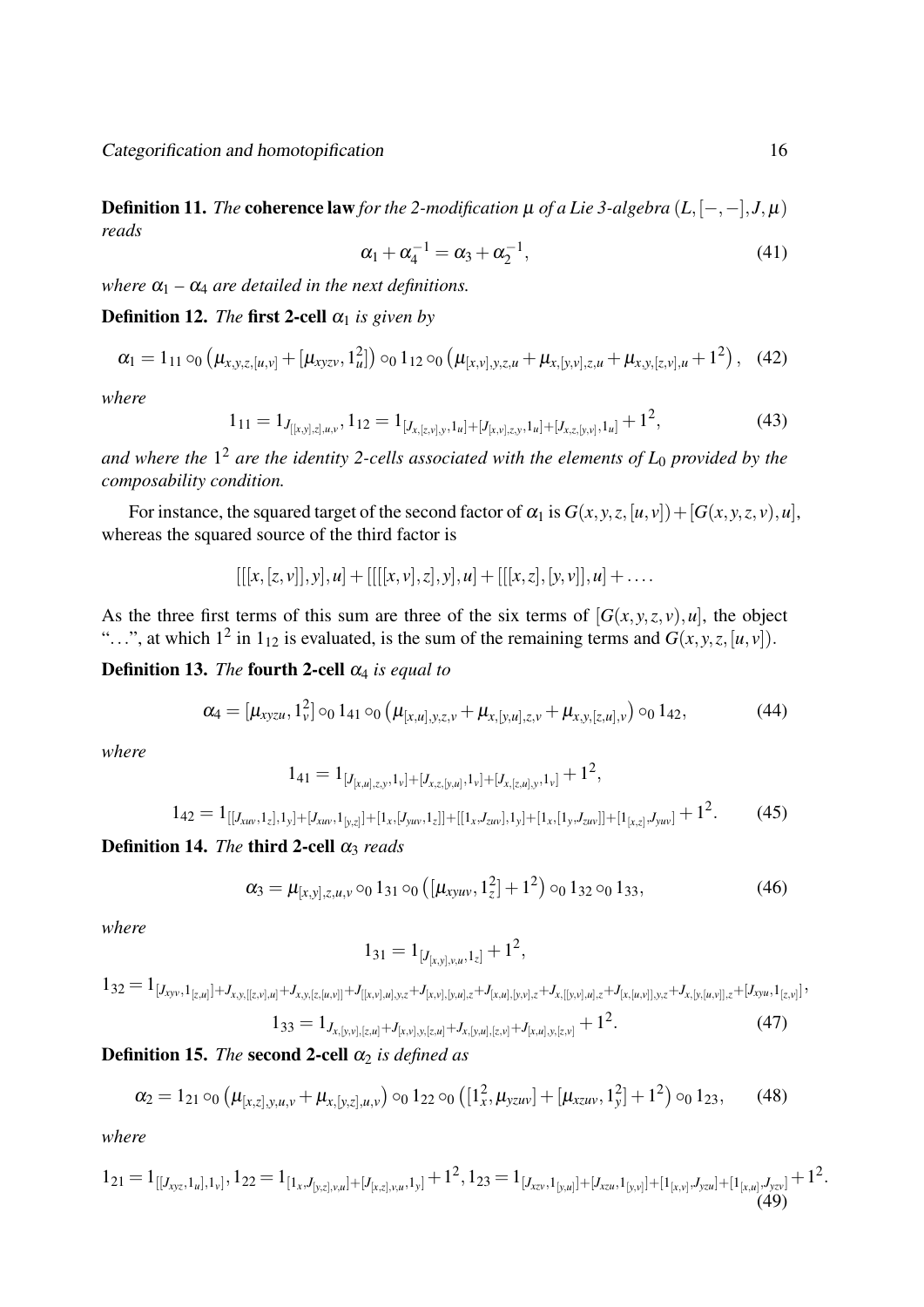To get the component expression

$$
(A_1 + A_4, \mathbf{s}_1 + \mathbf{t}_4, \mathbf{a}_1 - \mathbf{a}_4) = (A_3 + A_2, \mathbf{s}_3 + \mathbf{t}_2, \mathbf{a}_3 - \mathbf{a}_2)
$$
(50)

of the coherence law (41), we now comment on the computation of the components  $(A_i, \mathbf{s}_i, \mathbf{a}_i)$  $(\text{resp. } (A_i, \mathbf{t}_i, -\mathbf{a}_i))$  of  $\alpha_i$  (resp.  $\alpha_i^{-1}$  $(i^{-1})$ .

As concerns  $\alpha_1$ , it is straightforwardly seen that all compositions make sense, that its *V*0-component is

$$
A_1 = F([x, y], z, u, v),
$$

and that the  $V_2$ -component is

$$
\mathbf{a}_1 =
$$

$$
-\ell_4(x,y,z,\ell_2(u,v)) - \ell_2(\ell_4(x,y,z,v),u) - \ell_4(\ell_2(x,v),y,z,u) - \ell_4(x,\ell_2(y,v),z,u) - \ell_4(x,y,\ell_2(z,v),u).
$$

When actually examining the composability conditions, we find that  $1<sup>2</sup>$  in the fourth factor of  $\alpha_1$  is  $1^2_{G(x,y,z,[u,v])}$  and thus that the target  $t^2 \alpha_1$  is made up by the 24 terms

$$
G([x, v], y, z, u) + G(x, [y, v], z, u) + G(x, y, [z, v], u) + G(x, y, z, [u, v]).
$$

The computation of the  $V_1$ -component  $s_1$  is tedious but simple – it leads to a sum of 29 terms of the type " $\ell_3 \ell_2 \ell_2$ ,  $\ell_2 \ell_3 \ell_2$ , or  $\ell_2 \ell_2 \ell_3$ ". We will comment on it in the case of  $\alpha_4^{-1}$  $\kappa_4^{-1}$ , which is slightly more interesting.

The *V*<sub>0</sub>-component of  $\alpha_4^{-1}$  $\frac{1}{4}$  is

$$
A_4 = [F_{xyzu}, v] = F([x, y], z, u, v)
$$

and its  $V_2$ -component is equal to

$$
-a_4 = \ell_2(\ell_4(x,y,z,u),v) + \ell_4(\ell_2(x,u),y,z,v) + \ell_4(x,\ell_2(y,u),z,v) + \ell_4(x,y,\ell_2(z,u),v).
$$

The *V*<sub>1</sub>-component **t**<sub>4</sub> of  $\alpha_4^{-1}$  $i_{4}^{-1}$  is the *V*<sub>1</sub>-component of the target of  $\alpha_{4}$ . This target is the composition of the targets of the four factors of  $\alpha_4$  and its  $V_1$ -component is given by

$$
\mathbf{t}_4 = [\mathbf{e}_{xyzu}, 1_v] + [\mathbf{J}_{[x,u],z,y}, 1_v] + [\mathbf{J}_{x,z,[y,u]}, 1_v] + [\mathbf{J}_{x,[z,u],y}, 1_v] + \mathbf{e}_{[x,u],y,z,v} + \mathbf{e}_{x,[y,u],z,v} + \mathbf{e}_{x,y,[z,u],v} + [[\mathbf{J}_{xuv}, 1_z], 1_y] + [\mathbf{J}_{xuv}, 1_{[y,z]}] + [1_x, [\mathbf{J}_{yuv}, 1_z]] + [[1_x, \mathbf{J}_{zuv}], 1_y] + [1_x, [1_y, \mathbf{J}_{zuv}]] + [1_{[x,z]}, \mathbf{J}_{yuv}].
$$

The definition (33) of  $\varepsilon$  immediately provides its  $V_1$ -component **e** as a sum of 5 terms of the type " $\ell_3 \ell_2$  or  $\ell_2 \ell_3$ ". The preceding  $V_1$ -component  $\mathbf{t}_4$  of  $\alpha_4^{-1}$  $\kappa_4^{-1}$  can thus be explicitly written as a sum of 29 terms of the type " $\ell_3 \ell_2 \ell_2$ ,  $\ell_2 \ell_3 \ell_2$ , or  $\ell_2 \ell_2 \ell_3$ ". It can moreover be checked that the target  $t^2\alpha_4^{-1}$  $i_4^{-1}$  is again a sum of 24 terms – the same as for  $t^2\alpha_1$ .

The  $V_0$ -component of  $\alpha_3$  is

$$
A_3 = F([x, y], z, u, v),
$$

the  $V_1$ -component  $s_3$  can be computed as before and is a sum of 25 terms of the usual type " $\ell_3 \ell_2 \ell_2$ ,  $\ell_2 \ell_3 \ell_2$ , or  $\ell_2 \ell_2 \ell_3$ ", whereas the  $V_2$ -component is equal to

$$
\mathbf{a}_3 = -\ell_4(\ell_2(x, y), z, u, v) - \ell_2(\ell_4(x, y, u, v), z).
$$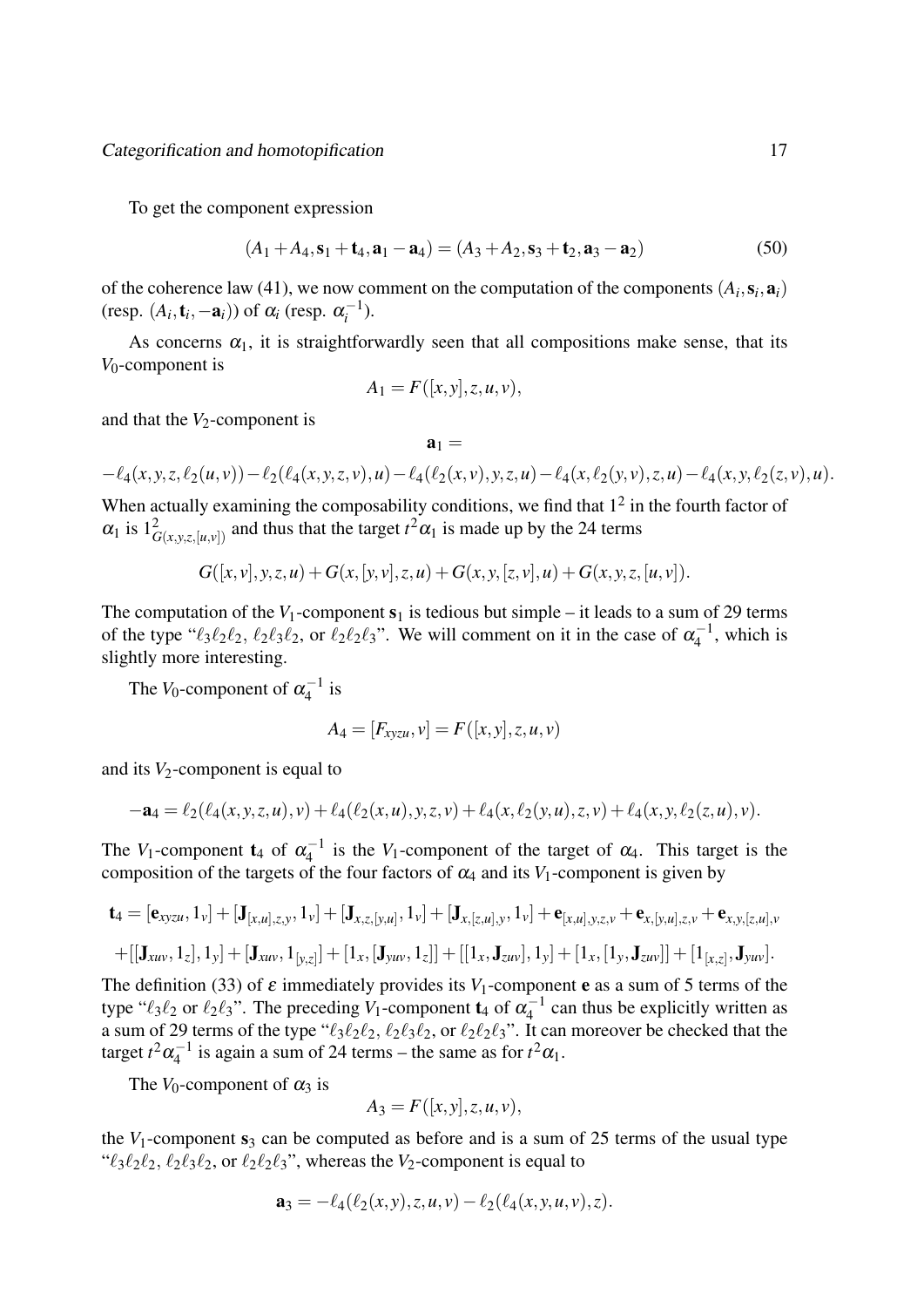Again  $t^2 \alpha_3$  is made up by the same 24 terms as  $t^2 \alpha_1$  and  $t^2 \alpha_4^{-1}$  $\frac{1}{4}$ .

Eventually, the *V*<sub>0</sub>-component of  $\alpha_2^{-1}$  $i_2^{-1}$  is

$$
A_2 = F([x, y], z, u, v),
$$

the *V*<sub>1</sub>-component  $t_2$  is straightforwardly obtained as a sum of 27 terms of the form " $\ell_3 \ell_2 \ell_2$ ,  $\ell_2 \ell_3 \ell_2$ , or  $\ell_2 \ell_2 \ell_3$ ", and the *V*<sub>2</sub>-component reads

$$
-a_2 = \ell_4(\ell_2(x,z),y,u,v) + \ell_4(x,\ell_2(y,z),u,v) + \ell_2(x,\ell_4(y,z,u,v)) + \ell_2(\ell_4(x,z,u,v),y).
$$

The target  $t^2 \alpha_2^{-1}$  $i_2^{-1}$  is the same as in the preceding cases.

Coherence condition (41) and its component expression (50) can now be understood. The condition on the  $V_0$ -components is obviously trivial. The condition on the  $V_2$ -components is nothing but  $L_{\infty}$ -condition  $n = 5$ , see Equation (40). The verification of triviality of the condition on the *V*<sub>1</sub>-components is lengthy: 6 pairs (resp. 3 pairs) of terms of the LHS  $s_1 + t_4$ (resp. RHS  $s_3 + t_2$ ) are opposite and cancel out, 25 terms of the LHS coincide with terms of the RHS, and, finally, 7 triplets of LHS-terms combine with triplets of RHS-terms and provide 7 sums of 6 terms, e.g.

$$
\ell_3(\ell_2(\ell_2(x,y),z),u,v) + \ell_2(\ell_3(x,y,z),\ell_2(u,v)) + \ell_2(\ell_2(\ell_3(x,y,z),v),u)
$$
  
-
$$
\ell_2(\ell_2(\ell_3(x,y,z),u),v) - \ell_3(\ell_2(\ell_2(x,z),y),u,v) - \ell_3(\ell_2(x,\ell_2(y,z)),u,v).
$$

Since, for  $f = \ell_3(x, y, z) \in V_1$ , we have

$$
\ell_1(\mathbf{f}) = t\mathbf{J}_{xyz} = \ell_2(\ell_2(x,z),y) + \ell_2(x,\ell_2(y,z)) - \ell_2(\ell_2(x,y),z),
$$

the preceding sum vanishes in view of Equation (29). Indeed, if we associate a Lie 3-algebra to a 3-term Lie infinity algebra, we started from a homotopy algebra whose term *ℓ*<sup>3</sup> vanishes in total degree 1, and if we build an sh algebra from a categorified algebra, we already constructed an  $\ell_3$ -map with that property. Finally, the condition on  $V_1$ -components is really trivial and the coherence law (41) is actually equivalent to  $L_{\infty}$ -condition  $n = 5$ .  $\Box$ 

### 5 Monoidal structure of the category Vect *n*-Cat

In this section we exhibit a specific aspect of the natural monoidal structure of the category of linear *n*-categories.

**Proposition 5.** If L and L' are linear n-categories, a family  $F_m$  :  $L_m \to L'_m$  of linear maps that *respects sources, targets, and identities, commutes automatically with compositions and thus defines a linear n-functor*  $F: L \to L'$ *.* 

*Proof.* If  $v = (v_0, \ldots, v_m)$ ,  $w = (w_0, \ldots, w_m) \in L_m$  are composable along a *p*-cell, then  $F_m v =$  $(F_0v_0,\ldots,F_mv_m)$  and  $F_mw=(F_0w_0,\ldots,F_mw_m)$  are composable as well, and  $F_m(v\circ_p w)=$  $(F_m v) \circ_p (F_m w)$  in view of Equation (6).  $\Box$ 

Proposition 6. *The category* Vect *n-*Cat *admits a canonical symmetric monoidal structure* -*.*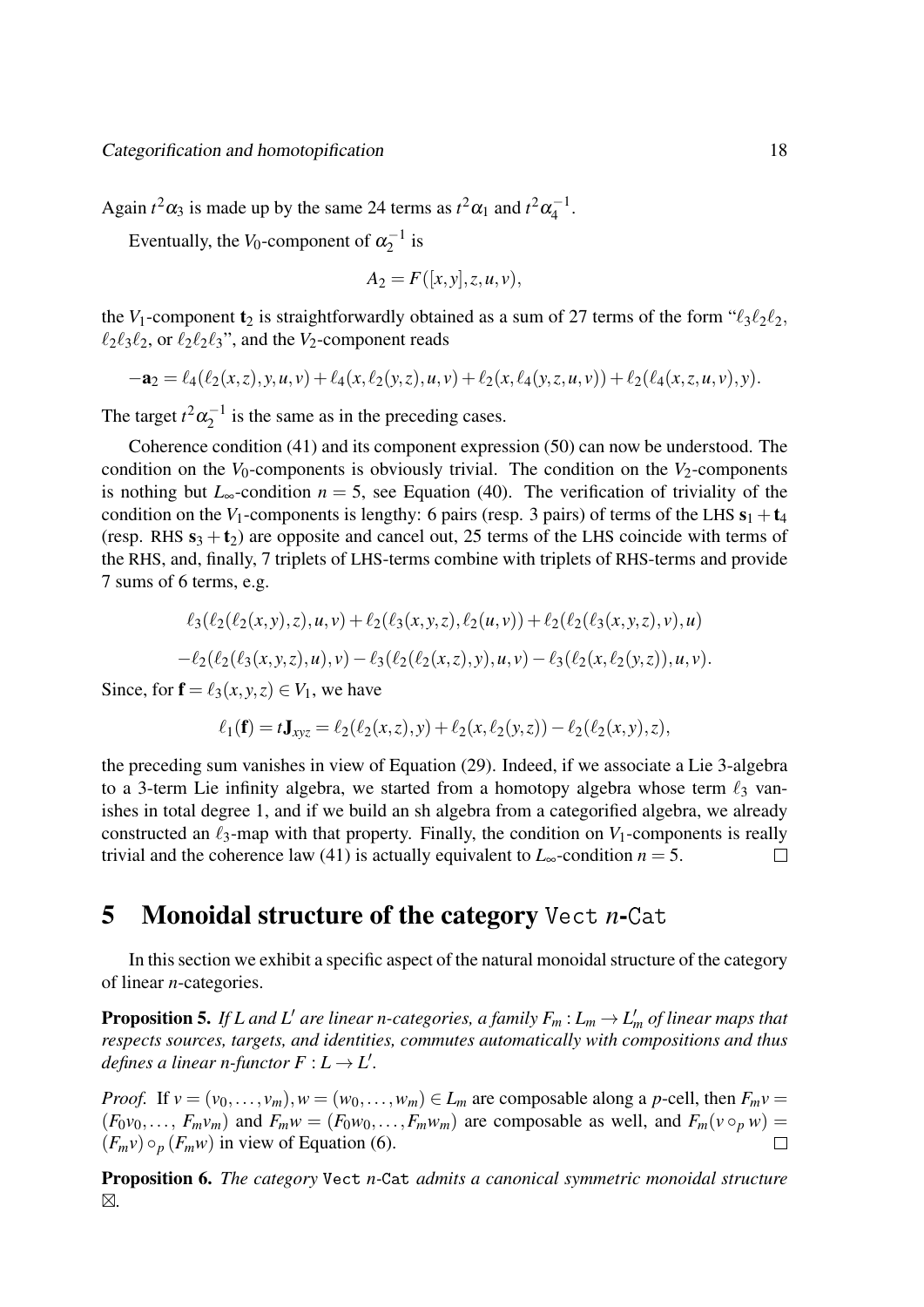*Proof.* We first define the product  $\boxtimes$  of two linear *n*-categories *L* and *L'*. The *n*-globular vector space that underlies the linear *n*-category  $L \boxtimes L'$  is defined in the obvious way,  $(L \boxtimes$  $L')_m = L_m \otimes L'_m$ ,  $S_m = s_m \otimes s'_m$ ,  $T_m = t_m \otimes t'_m$ . Identities are clear as well,  $I_m = 1_m \otimes 1'_m$ . These data can be completed by the unique possible compositions  $\Box_p$  that then provide a linear *n*-categorical structure.

If  $F: L \to M$  and  $F': L' \to M'$  are two linear *n*-functors, we set

$$
(F \boxtimes F')_m = F_m \otimes F'_m \in \text{Hom}_{\mathbb{K}}(L_m \otimes L'_m, M_m \otimes M'_m),
$$

where  $\mathbb K$  denotes the ground field. Due to Proposition 5, the family  $(F \boxtimes F')_m$  defines a linear  $n$ -functor  $F \boxtimes F'$  :  $L \boxtimes L' \rightarrow M \boxtimes M'$ .

It is immediately checked that  $\boxtimes$  respects composition and is therefore a functor from the product category (Vect *n*-Cat) *×*2 to Vect *n*-Cat. Further, the linear *n*-category *K*, defined by  $K_m = \mathbb{K}$ ,  $s_m = t_m = \text{id}_{\mathbb{K}}$   $(m > 0)$ , and  $1_m = \text{id}_{\mathbb{K}}$   $(m < n)$ , acts as identity object for  $\boxtimes$ . Its is now clear that  $\boxtimes$  endows Vect *n*-Cat with a symmetric monoidal structure.  $\Box$ 

Proposition 7. Let L, L<sup>'</sup>, and L<sup>''</sup> be linear n-categories. For any bilinear n-functor F:  $L\times L'\to L''$ , there exists a unique linear n-functor  $\tilde{F}:L\boxtimes L'\to L''$ , such that  $\boxtimes\tilde{F}=F.$  Here  $\boxtimes:L\times L'\to L\boxtimes L'$  denotes the family of bilinear maps  $\boxtimes_m:L_m\times L'_m\ni (v,v')\mapsto v\otimes v'\in L'$ *Lm⊗L ′ <sup>m</sup>, and juxtaposition denotes the obvious composition of the first with the second factor.*

*Proof.* The result is a straightforward consequence of the universal property of the tensor product of vector spaces.  $\Box$ 

The next remark is essential.

 $\bf{Remark 8.}$  *Proposition 7 is not a Universal Property for the tensor product*  $\triangle$  of Vect n-Cat,  $sinee \boxtimes : L \times L' \rightarrow L \boxtimes L'$  is not a bilinear n-functor. It follows that bilinear n-functors on *a product category L × L ′ cannot be identified with linear n-functors on the corresponding tensor product category L*-*L ′ .*

The point is that the family  $\mathbb{Z}_m$  of bilinear maps respects sources, targets, and identities, but not compositions (in contrast with a similar family of linear maps, see Proposition 5). Indeed, if  $(v, v'), (w, w') \in L_m \times L'_m$  are two *p*-composable pairs (note that this condition is equivalent with the requirement that  $v, w \in L_m$  and  $v', w' \in L'_m$  be *p*-composable), we have

$$
\boxtimes_m((v,v')\circ_p(w,w'))=(v\circ_p w)\otimes(v'\circ_p w')\in L_m\otimes L'_m,\tag{51}
$$

and

$$
\boxtimes_m(\nu,\nu')\circ_p\boxtimes_m(\nu,\nu')=(\nu\otimes\nu')\circ_p(\nu\otimes\nu')\in L_m\otimes L'_m. \hspace{1cm} (52)
$$

As the elements (51) and (52) arise from the compositions in  $L_m \times L'_m$  and  $L_m \otimes L'_m$ , respectively, – which are forced by linearity and thus involve the completely different linear structures of these spaces – it can be expected that the two elements do not coincide.

Indeed, when confining ourselves, to simplify, to the case  $n = 1$  of linear categories, we easily check that

$$
(\nu \circ w) \otimes (\nu' \circ w') = (\nu \otimes \nu') \circ (\nu \otimes w') + (\nu - 1_{t\nu}) \otimes \mathbf{w}' + \mathbf{w} \otimes (\nu' - 1_{t\nu'}).
$$
 (53)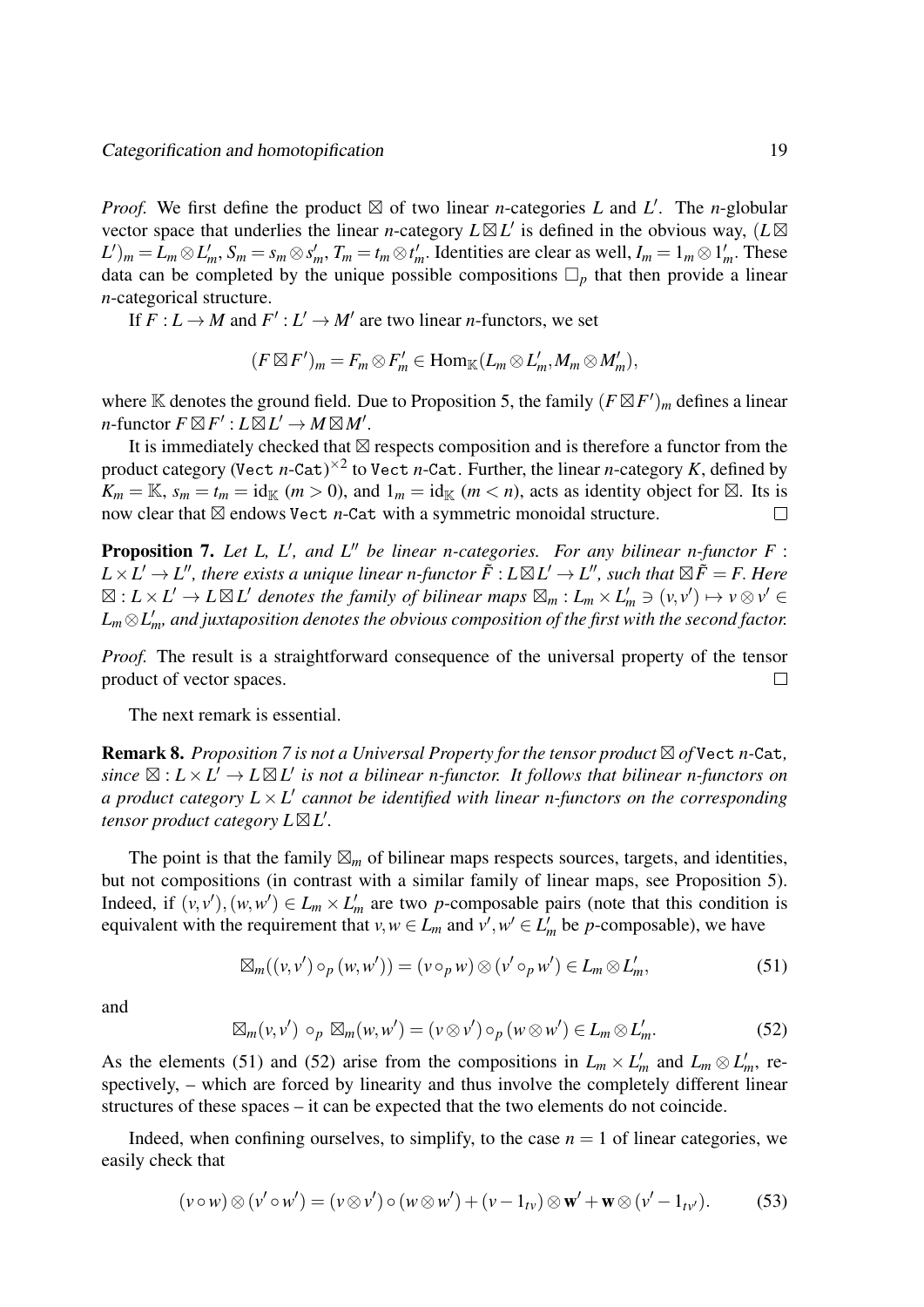Observe also that the source spaces of the linear maps

$$
\circ_L \otimes \circ'_{L'} : (L_1 \times_{L_0} L_1) \otimes (L'_1 \times_{L'_0} L'_1) \ni (v, w) \otimes (v', w') \mapsto (v \circ w) \otimes (v' \circ w') \in L_1 \otimes L'_1
$$

and

$$
\circ_{L\boxtimes L'}:(L_1\otimes L_1')\times_{L_0\otimes L_0'}(L_1\otimes L_1')\ni ((v\otimes v'),(w\otimes w'))\mapsto (v\otimes v')\circ(w\otimes w')\in L_1\otimes L_1'
$$

are connected by

$$
\ell_2: (L_1 \times_{L_0} L_1) \otimes (L'_1 \times_{L'_0} L'_1) \ni (v, w) \otimes (v', w') \mapsto (v \otimes v', w \otimes w') \in (L_1 \otimes L'_1) \times_{L_0 \otimes L'_0} (L_1 \otimes L'_1)
$$
\n(54)

– a linear map with nontrivial kernel.

### 6 Discussion

We continue working in the case  $n = 1$  and investigate a more conceptual approach to the construction of a chain map  $\ell_2 : \mathfrak{N}(L) \otimes \mathfrak{N}(L) \to \mathfrak{N}(L)$  from a bilinear functor  $[-,-]$ :  $L \times L \rightarrow L$ .

When denoting by  $[-,-]: L \boxtimes L \to L$  the induced linear functor, we get a chain map  $\mathfrak{N}([ -, -]) : \mathfrak{N}(L \boxtimes L) \to \mathfrak{N}(L) ,$  so that it is natural to look for a second chain map

$$
\phi: \mathfrak{N}(L) \otimes \mathfrak{N}(L) \to \mathfrak{N}(L \boxtimes L).
$$

The informed reader may skip the following subsection.

#### 6.1 Nerve and normalization functors, Eilenberg-Zilber chain map

The objects of the simplicial category  $\Delta$  are the finite ordinals  $n = \{0, \ldots, n-1\}, n \ge 0$ . Its morphisms  $f : m \to n$  are the order respecting functions between the sets *m* and *n*. Let  $\delta_i: n \rightarrowtail n+1$  be the injection that omits image  $i, i \in \{0, \ldots, n\}$ , and let  $\sigma_i: n+1 \rightarrowtail n$  be the surjection that assigns the same image to *i* and  $i+1$ ,  $i \in \{0, \ldots, n-1\}$ . Any order respecting function  $f : m \to n$  reads uniquely as  $f = \sigma_{j_1} \dots \sigma_{j_h} \delta_{i_1} \dots \delta_{i_k}$ , where the  $j_r$  are decreasing and the  $i_s$  increasing. The application of this epi-monic decomposition to binary composites  $\delta_i \delta_j$ ,  $\sigma_i \sigma_j$ , and  $\delta_i \sigma_j$  yields three basic commutation relations.

A simplicial object in the category Vect is a functor  $S \in [\Delta^{+\text{ op}}, \text{Vect}]$ , where  $\Delta^{+}$  denotes the full subcategory of  $\Delta$  made up by the nonzero finite ordinals. We write this functor  $n+1 \mapsto$  $S(n+1) =: S_n$ ,  $n \ge 0$ ,  $(S_n$  is the vector space of *n*-simplices),  $\delta_i \mapsto S(\delta_i) =: d_i : S_n \to S_{n-1}$ ,  $i \in \{0,\ldots,n\}$  (d<sub>i</sub> is a face operator),  $\sigma_i \mapsto S(\sigma_i) =: s_i : S_n \to S_{n+1}, i \in \{0,\ldots,n\}$  (s<sub>i</sub> is a degeneracy operator). The  $d_i$  and  $s_j$  verify the duals of the mentioned commutation rules. The simplicial data  $(S_n, d_i^n, s_i^n)$  (we added superscript *n*) of course completely determine the functor *S*. Simplicial objects in Vect form themselves a category, namely the functor category  $s(Vect) := [\Delta^{+\text{ op}}, Vect]$ , for which the morphisms, called simplicial morphisms, are the natural transformations between such functors. In view of the epi-monic factorization, a simplicial map  $\alpha$  :  $S \to T$  is exactly a family of linear maps  $\alpha_n : S_n \to T_n$  that commute with the face and degeneracy operators.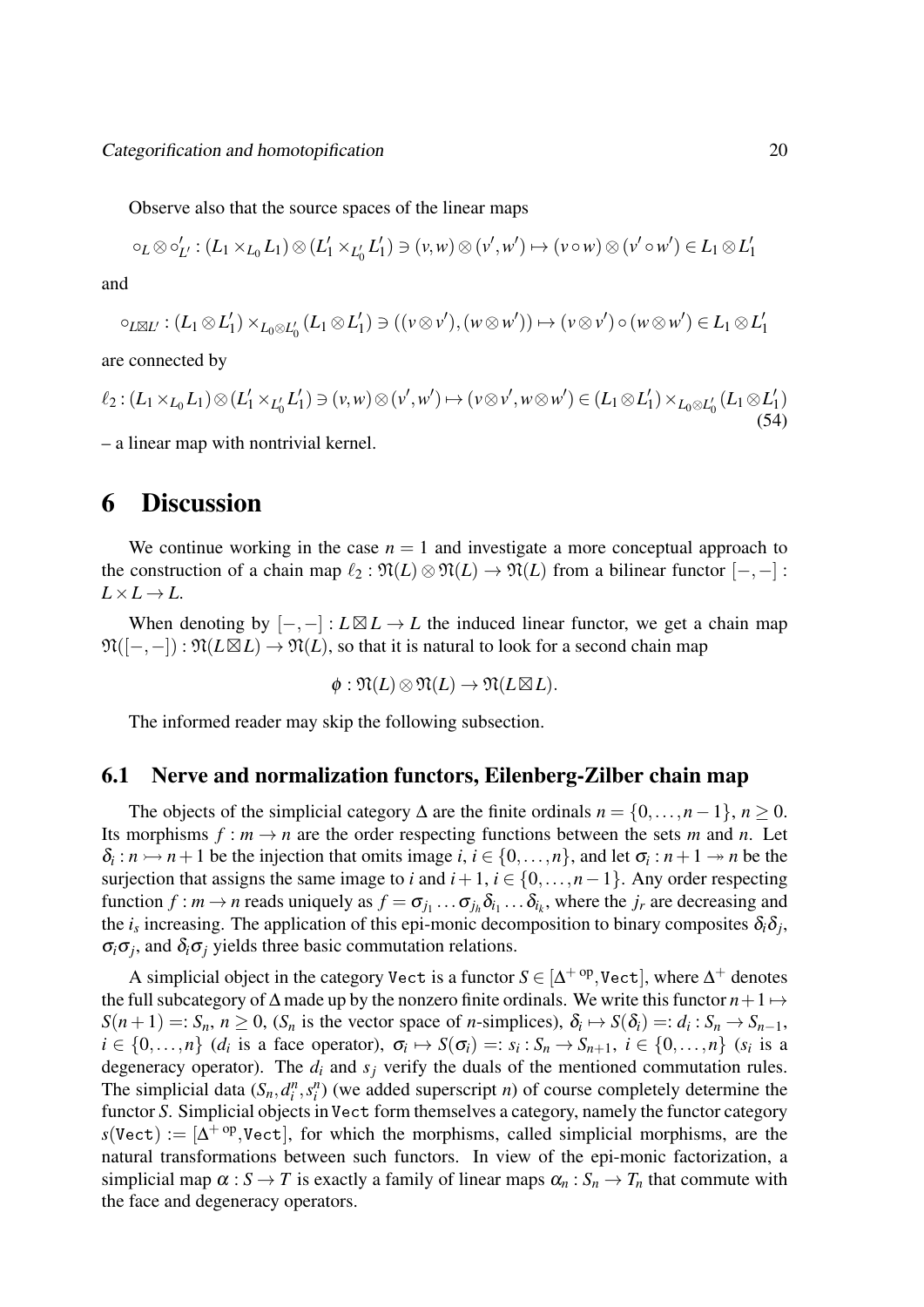The nerve functor

$$
\mathscr{N}:\mathtt{VectCat}\to s(\mathtt{Vect})
$$

is defined on a linear category *L* as the sequence  $L_0, L_1, L_2 := L_1 \times_{L_0} L_1, L_3 := L_1 \times_{L_0} L_2$  $L_1 \times_{L_0} L_1 \ldots$  of vector spaces of  $0, 1, 2, 3 \ldots$  simplices, together with the face operators "composition" and the degeneracy operators "insertion of identity", which verify the simplicial commutation rules. Moreover, any linear functor  $F: L \to L'$  defines linear maps  $F_n: L_n \ni (v_1, \ldots, v_n) \to (F(v_1), \ldots, F(v_n)) \in L'_n$  that implement a simplicial map.

The normalized or Moore chain complex of a simplicial vector space  $S = (S_n, d_i^n, s_i^n)$  is given by  $N(S)_n = \bigcap_{i=1}^n \ker d_i^n \subset S_n$  and  $\partial_n = d_0^n$  $n_0^n$ . Normalization actually provides a functor

$$
N:s(\mathtt{Vect})\leftrightarrow \mathtt{C}^{+}(\mathtt{Vect}): \Gamma
$$

valued in the category of nonnegatively graded chain complexes of vector spaces. Indeed, if  $\alpha: S \to T$  is a simplicial map, then  $\alpha_{n-1}d_i^n = d_i^n \alpha_n$ . Thus,  $N(\alpha): N(S) \to N(T)$ , defined on  $c_n \in N(S)_n$  by  $N(\alpha)_n(c_n) = \alpha_n(c_n)$ , is valued in  $N(T)_n$  and is further a chain map. Moreover, the Dold-Kan correspondence claims that the normalization functor *N* admits a right adjoint Γ and that these functors combine into an equivalence of categories.

It is straightforwardly seen that, for any linear category *L*, we have

$$
N(\mathcal{N}(L)) = \mathfrak{N}(L). \tag{55}
$$

The categories  $s$ (Vect) and  $C^+($ Vect) have well-known monoidal structures (we denote the unit objects by  $I_s$  and  $I_c$ , respectively). The normalization functor  $N : s(\text{Vect}) \to$  $C^+(Vect)$  is lax monoidal, i.e. it respects the tensor products and unit objects up to coherent chain maps  $\varepsilon$  :  $I_c \rightarrow N(I_s)$  and

$$
EZ_{S,T}:N(S)\otimes N(T)\to N(S\otimes T)
$$

(functorial in *S*, *T*  $\in$  *s*(Vect)), where  $EZ_{S,T}$  is the Eilenberg-Zilber map. Functor *N* is lax comonoidal or oplax monoidal as well, the chain morphism being here the Alexander-Whitney map  $AW_{S,T}$ . These chain maps are inverses of each other up to chain homotopy,  $EZAW = 1$ *,*  $AWEZ \sim 1$ *.* 

The Eilenberg-Zilber map is defined as follows. Let  $a \otimes b \in N(S)_p \otimes N(T)_q \subset S_p \otimes T_q$  be an element of degree *p*+*q*. The chain map  $EZ_{S,T}$  sends  $a \otimes b$  to an element of  $N(S \otimes T)_{p+q} \subset$  $(S \otimes T)_{p+q} = S_{p+q} \otimes T_{p+q}$ . We have

$$
EZ_{S,T}(a\otimes b)=\sum_{(p,q)\in\text{shuffles }(\mu,\nu)} sign(\mu,\nu) s_{\nu_q}(\ldots(s_{\nu_1}a))\otimes s_{\mu_p}(\ldots(s_{\mu_1}b))\in S_{p+q}\otimes T_{p+q},
$$

where the shuffles are permutations of  $(0, \ldots, p+q-1)$  and where the  $s_i$  are the degeneracy operators.

#### 6.2 Monoidal structure and obstruction

We now come back to the construction of a chain map  $\phi : \mathfrak{N}(L) \otimes \mathfrak{N}(L) \to \mathfrak{N}(L \boxtimes L)$ .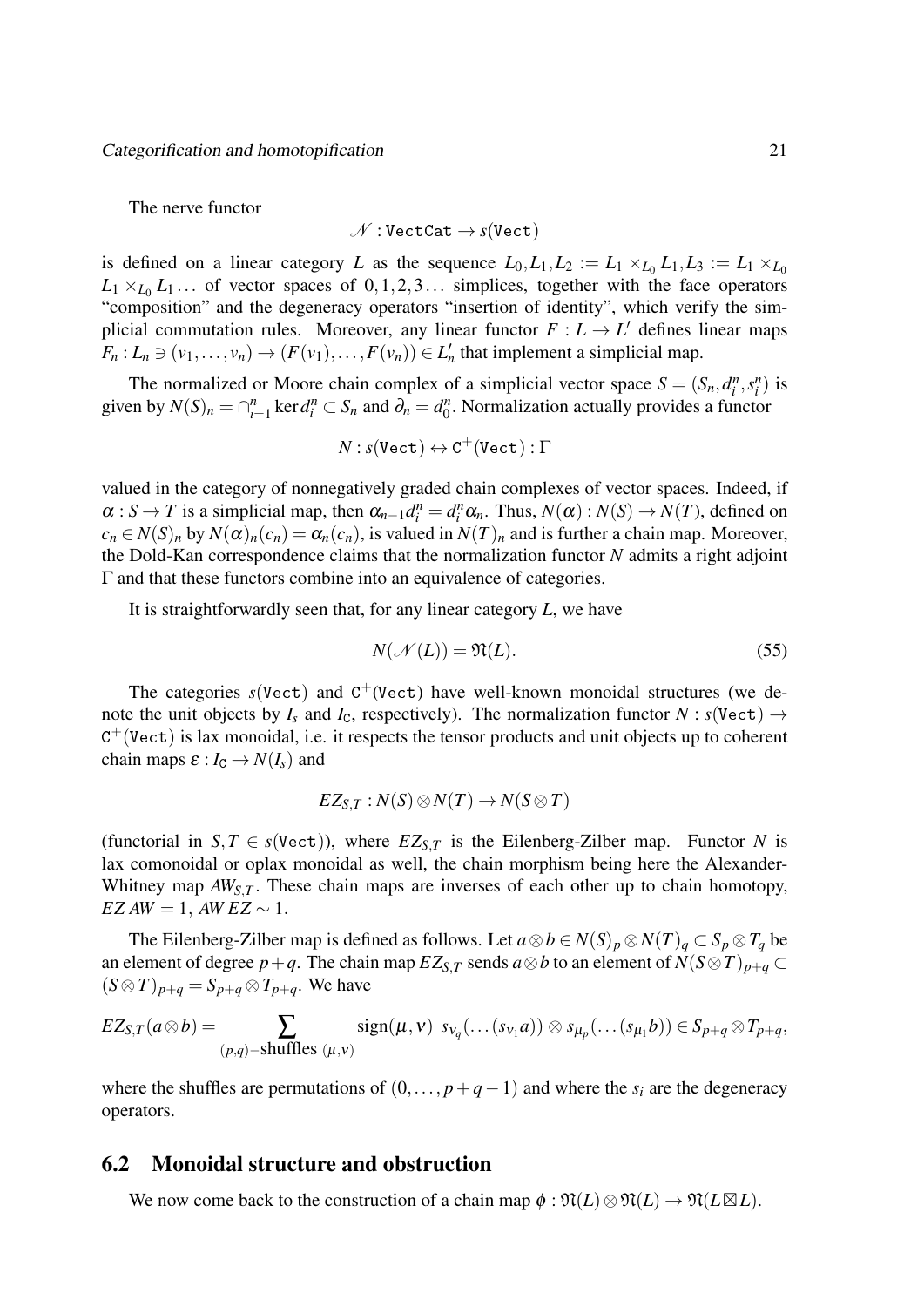For  $L' = L$ , the linear map (54) reads

$$
\ell_2: (\mathscr{N}(L) \otimes \mathscr{N}(L))_2 \ni (v, w) \otimes (v', w') \mapsto (v \otimes v', w \otimes w') \in \mathscr{N}(L \boxtimes L)_2.
$$

If its obvious extensions  $\ell_n$  to all other spaces  $(\mathcal{N}(L) \otimes \mathcal{N}(L))_n$  define a simplicial map  $\ell : \mathcal{N}(L) \otimes \mathcal{N}(L) \rightarrow \mathcal{N}(L \boxtimes L)$ , then

$$
N(\ell): N(\mathcal{N}(L) \otimes \mathcal{N}(L)) \to N(\mathcal{N}(L \boxtimes L))
$$

is a chain map. Its composition with the Eilenberg-Zilber chain map

$$
EZ_{{\mathscr N}(L),{\mathscr N}(L)}:N({\mathscr N}(L))\otimes N({\mathscr N}(L))\to N({\mathscr N}(L)\otimes {\mathscr N}(L))
$$

finally provides the searched chain map  $\phi$ , see Equation (55).

However, the  $\ell_n$  do not commute with all degeneracy and face operators. Indeed, we have for instance

$$
\ell_2((d_2^3\otimes d_2^3)((u,v,w)\otimes (u',v',w')))=(u\otimes u',(v\circ w)\otimes (v'\circ w')),
$$

whereas

$$
d_2^3(\ell_3((u,v,w)\otimes (u',v',w')))=(u\otimes u',(v\otimes v')\circ(w\otimes w')).
$$

Equation (53), which means that  $\boxtimes : L \times L' \to L \boxtimes L'$  is not a functor, shows that these results do not coincide.

A natural idea would be to change the involved monoidal structures ⊠ of VectCat or  $\otimes$  of C <sup>+</sup>(Vect). However, even if we substitute the Loday-Pirashvili tensor product *⊗*LP of 2-term chain complexes of vector spaces, i.e. of linear maps [LP98], for the usual tensor product *⊗*, we do not get  $\mathfrak{N}(L) \otimes_{\text{LP}} \mathfrak{N}(L) = \mathfrak{N}(L \boxtimes L)$ .

Acknowledgements. The authors thank the referee for having pointed out to them additional relevant literature.

### References

- [BC04] John C. Baez and Alissa S. Crans. Higher-dimensional algebra. VI. Lie 2-algebras. *Theory Appl. Categ.*, 12:492–538 (electronic), 2004
- [Bae07] John C. Baez. Classification of some semistrict Lie n-algebras. Communication: *http:*// *golem.ph.utexas.edu*/*category*/*2007*/*05*/*zoo ¯ of ¯ lie ¯ nalgebras.html*, 2007
- [CF94] Louis Crane and Igor B. Frenkel. Four-dimensional topological quantum field theory, Hopf categories, and the canonical bases. *J. Math. Phys.*, 35(10): 5136–5154, 1994
- [Cra95] Louis Crane. Clock and category: is quantum gravity algebraic? *J. Math. Phys.*, 36(11): 6180–6193, 1995
- [Dzh05] Askar S. Dzhumadil*′*daev. *n*-Lie structures generated by Wronskians. *Sibirsk. Mat. Zh.*, 46(4): 759–773, 2005